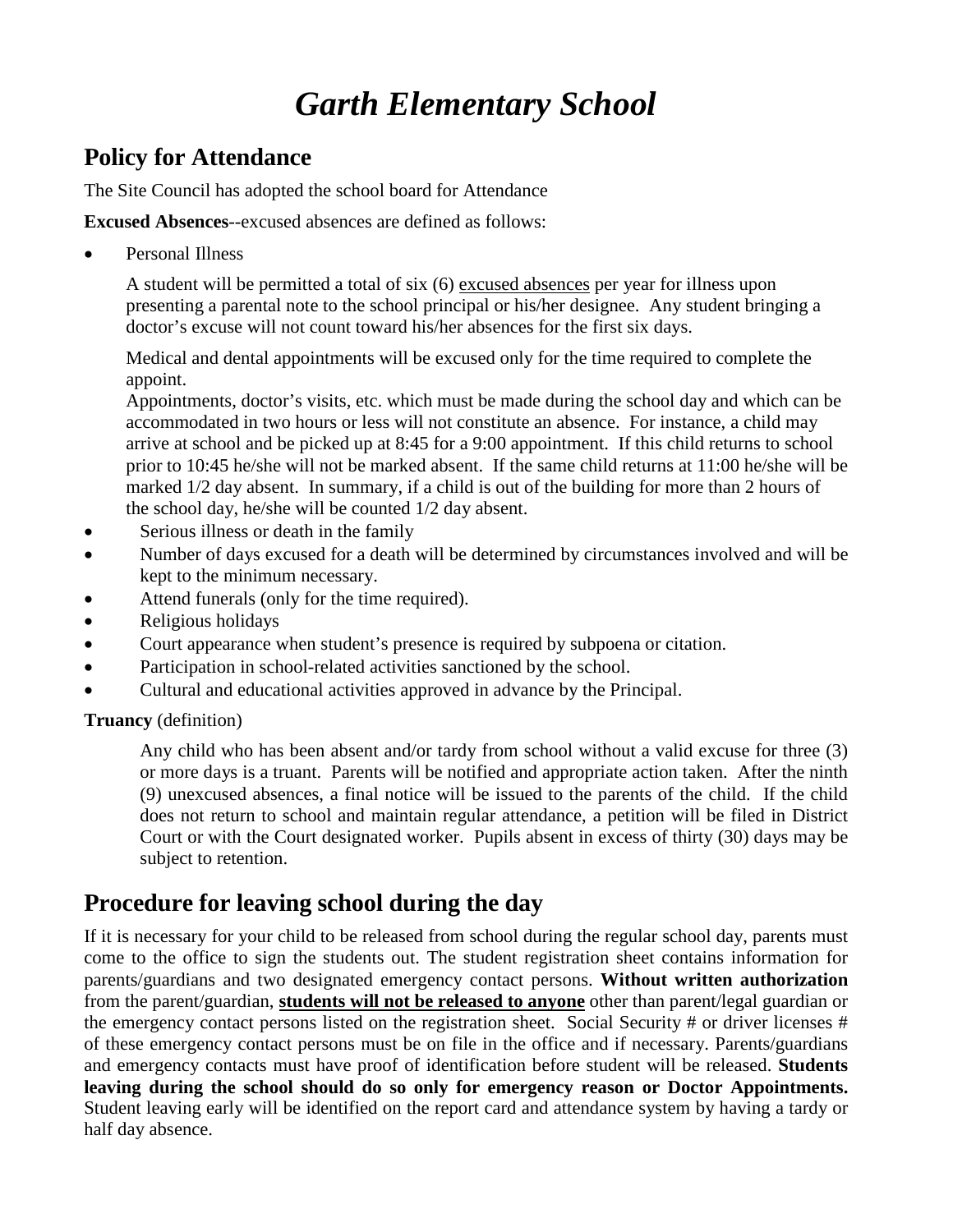## **Policy for Conference/Visitation**

Garth faculty and staff always want to maintain close, clear communication with the parents/guardians of students. The following policies are intended to enhance safety, learning and communication.

- *Parents/guardians, and visitors are always welcome!* In order to minimize interruptions, classroom visits will be scheduled through the teacher. As always, parents/guardians need to sign in at the office. Parents/guardians will not drop by unexpectedly to see a teacher during school hours. For the safety of students, it is necessary that office personnel know who is in the building at all times.
- In the morning, parents/guardians are asked to let their children enter the school on their own. If it is necessary to accompany your child due to extenuating circumstances, such as helping carry a project, dropping off medicine, etc., we ask that you register in the office. Faculty members are placed in the corridors, classrooms, and outdoor areas to provide a safe and inviting environment as students enter.
- Parents/guardians will wait outside the building to pick up students at dismissal. If a parent/guardian needs to pick up a student during the day the parent/guardian is to come to the office to sign the student out. The office staff will call for the student and the student will come to the office prepared to leave.
- When students are brought to school after the regular starting time, the parent/guardian will sign them in at the office.
- *Volunteers are welcomed and valued at Garth!* Contact the teacher in advance to schedule volunteer time. Volunteers must sign in at the office before going to the classroom.
- Teachers will be responsible for giving the office written notification of conferences, changes in schedule, and volunteer/visitor schedule.
- All staff, parents/guardians and volunteers must work together to make our school an inviting, yet safe place!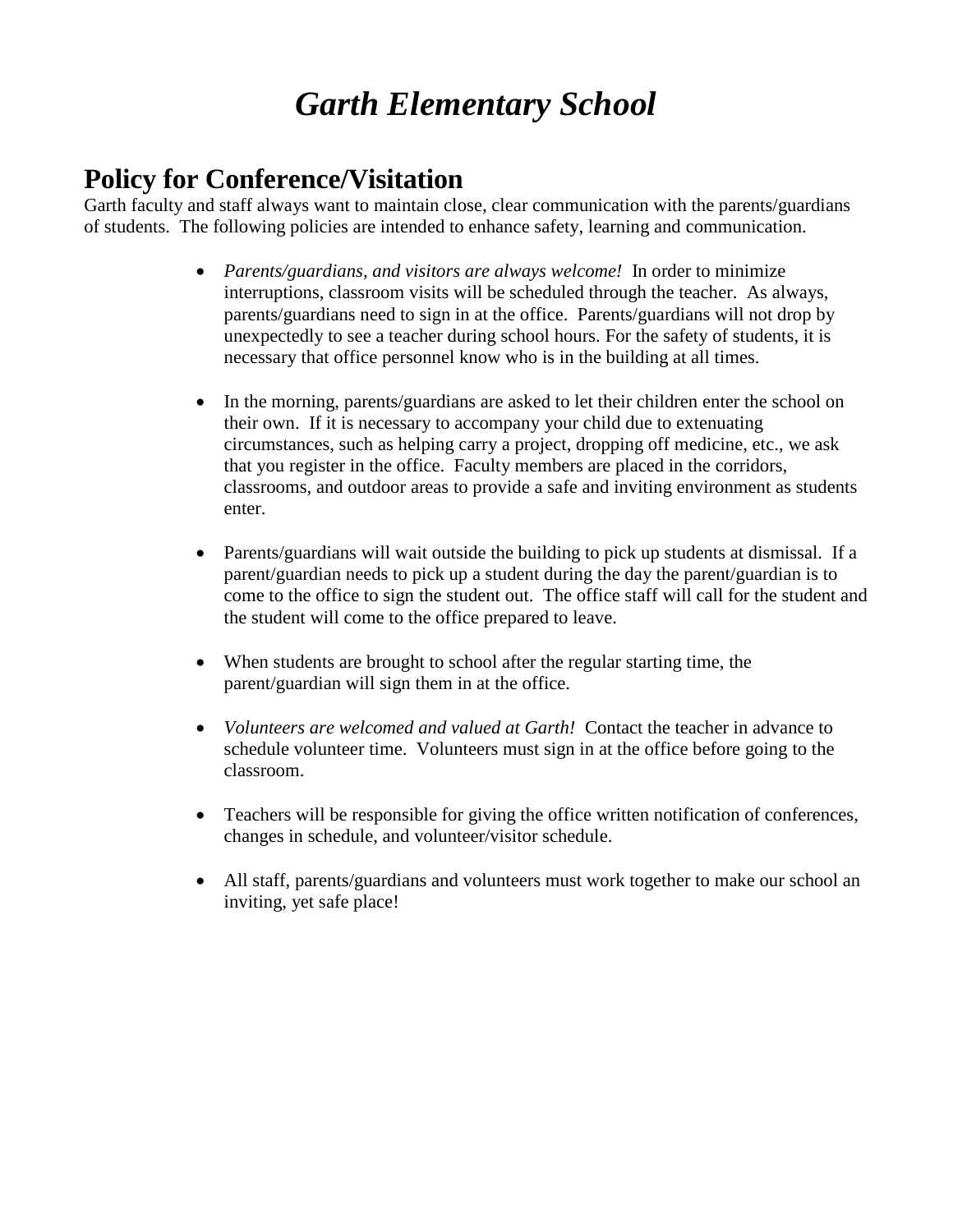## **Policy for Budget**

- The budget shall consist of all funds received from the Scott County Board of Education.
- The principal shall develop an annual budget in conjunction with the budget committee made up of three members of the Council.
- The budget committee shall submit the budget to the SBDM Council for approval. The Council shall amend the budget as deemed necessary and shall approve the budget.
- The principal shall prepare a monthly financial report and shall submit the report to the Council. The Council shall approve the monthly financial report.
- The principal may transfer funds among various accounts during the fiscal year; however, the budget must balance at all times. The principal shall notify the SBDM Council of any such transfer no later than the next regularly scheduled SBDM Council meeting which occurs after the date of such transfer. This notification shall identify the accounts affected by the transfer, the amount of such a transfer and the reason for such transfer. When practical, in the sole judgment of the principal, the principal shall provide the SBDM Council with advance notice of any such impending transfer of funds at a meeting before such transfer is to take place, and any such advance notice shall be deemed to satisfy the requirement contained in the immediately preceding sentence.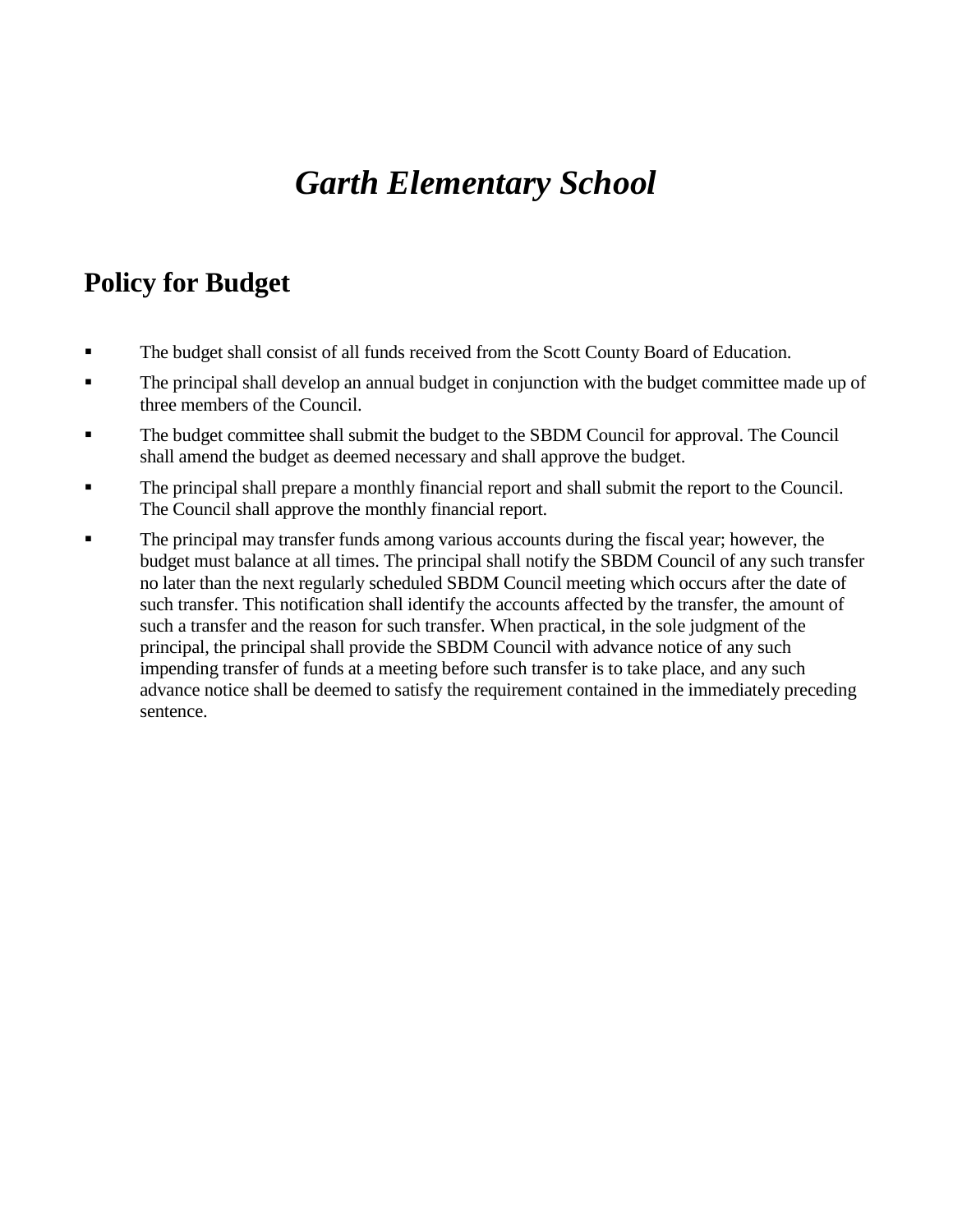## **Policy for Discipline**

Selection and implementation of discipline and classroom management techniques, including responsibilities of the student, parent, teacher, counselor, and principal, will be under the direction of the principal. The school shall continue to use the School Board policy behavior and conduct matrix.

### **Procedures for Student Responsibilities**

Children are expected to behave and conduct themselves in a responsible way so that all students have an opportunity to learn. Classroom teachers will insure that each child knows what is expected and will monitor student behavior at all times.

Students who are disruptive will be corrected by the adult in charge. Students who continually disrupt the learning environment may be required to take a report home to be signed by the parents. Parents are viewed as partners in the educational process and their help and support is needed and appreciated.

More severe or repeated offenses, such as fighting or blatant disrespect toward staff members, may result in the child being referred to the principal for corrective measures.

**Our goal is to maintain a learning environment where children feel safe and can focus on the learning activities.**

### **Procedure for Dress Code**

Proper appearance has been shown to have a high relationship to behavior. Students and parents must accept the responsibility concerning this matter. Parents may be contacted when a student's appearance is considered a possible detriment to the educational process and orderly operation of the school. Teachers ask your assistance in sending your child to school in clothing that will not restrict your child's activities.

The following types of clothing are inappropriate:

- Types of clothing that have a bare midriff, bare back, or spaghetti straps, including halter-tops.
- Hats, caps, scarves, etc. while in the building.
- Clothing that advertises drugs, alcohol, or that has obscene language or suggestions.
- Mesh type shirts or jerseys.
- Sunglasses while in the building.
- "Flip flop," backless, or platform shoes may NOT be worn on the playground. It is also recommended that students not wear these types of shoes at any other time while at school, as they often contribute to injury.

### **Procedure for Lunchroom Behavior**

Lunchroom behavior will be monitored by the lunchroom staff. Please talk with your child and encourage them to follow the cafeteria rules so that all may enjoy a comfortable and pleasant lunch period. A lunchroom behavior plan has been developed. Specific rules and consequences are as follows: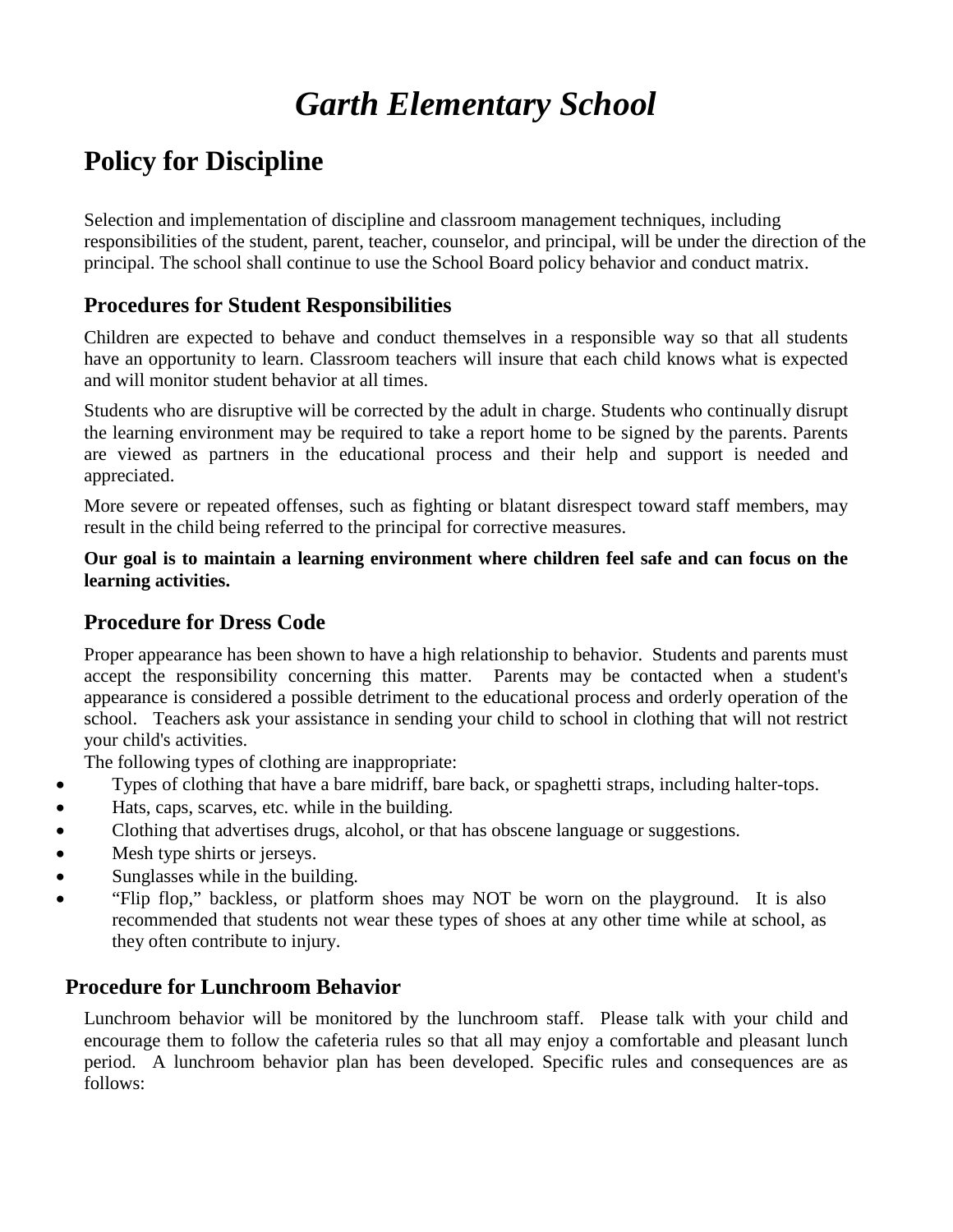### **Cafeteria Rules:**

- Stay in seat.
- Talk in a Level One (low voice) voice.
- Use good manners.

**Consequences:** Listed by number of offenses.

• **First Offense**: Verbal warning to student.

### • **Second Offense:**

Student is placed at a time-out table and given lunchroom behavior slip to be signed by teacher and parent. Student will be required to eat at the time-out table until note is returned to the lunchroom staff.

### • **Third Offense:**

Student is again given a time out slip to be signed by teacher and parent. The student is required to go to another classroom during his or her regular lunch period. After all other students are served (1:00), the student will be sent to lunchroom to eat alone and supervised by lunchroom staff. This disciplinary action will be administered for three consecutive days.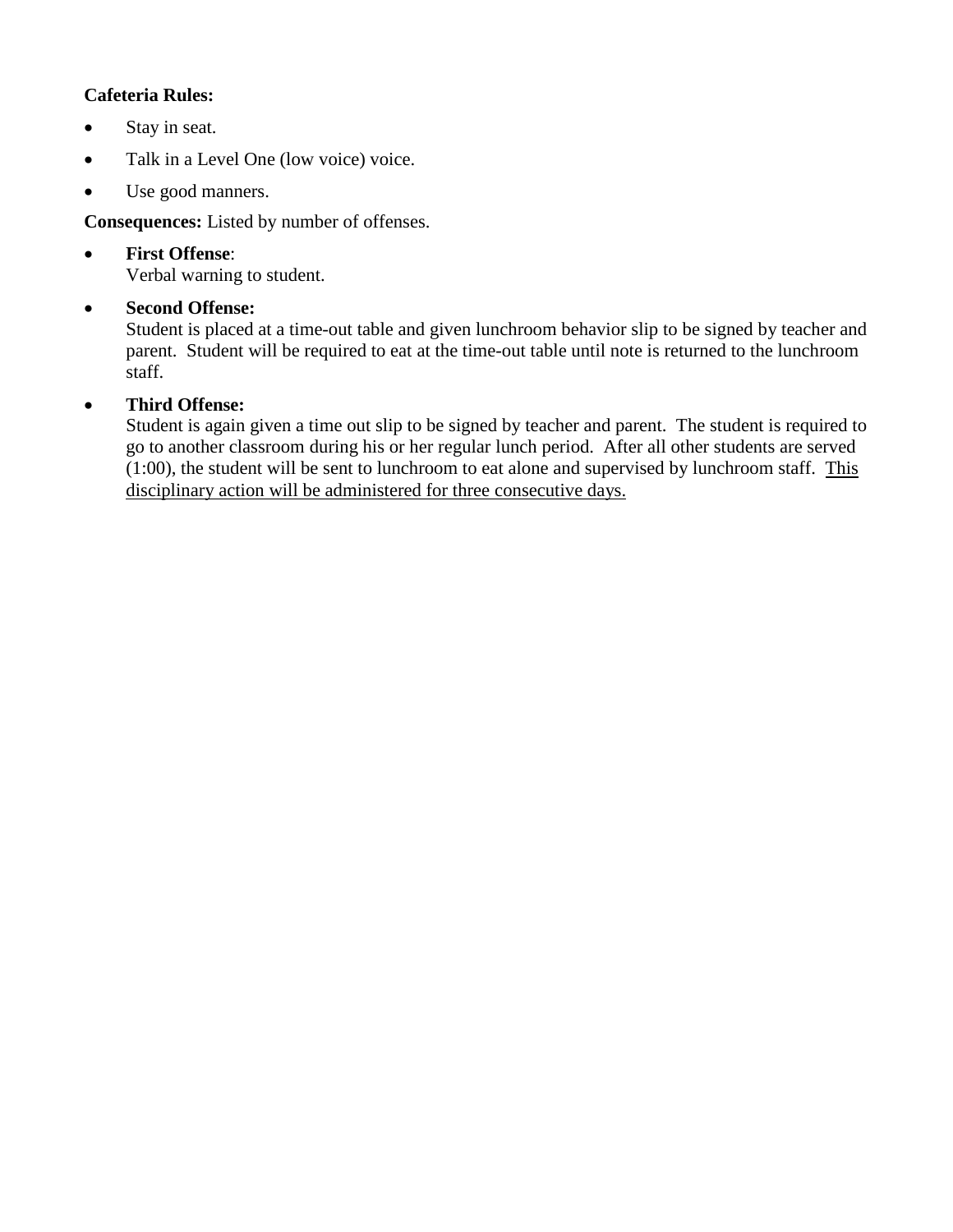## **Policy for Head Lice**

Children are to be screened symptomatically. That is, those who exhibit itching, scratching, or visible signs of lice or nits will be screened.

- Certified staff will make referrals for screening.
- Upon diagnosis, parents or emergency contact person will be contacted as soon as possible. A positive identification includes either nits or lice.
- Children with nits (lice eggs) or live lice will be excluded from school until they present a clearance from their physician or the Health Department.
- Once a child is identified as having lice or nits, they will be excluded from the classroom.
- Information to educate and inform the Garth community will be sent home two or three times a year.
- One excused absence will be given following a report of head lice or nits.
- Unexcused absences will be given after that time and the attendance policy guidelines for Scott County Schools will be applicable.
- Repeated incidents of head lice or nits will result in the following:

A referral will be made to the school Family Resource Center after the second incident within a school year. A referral will be made to the Department for Social Services after the third incident within a school year. A notification letter will be given to students in a classroom were head lice/nits have been detected .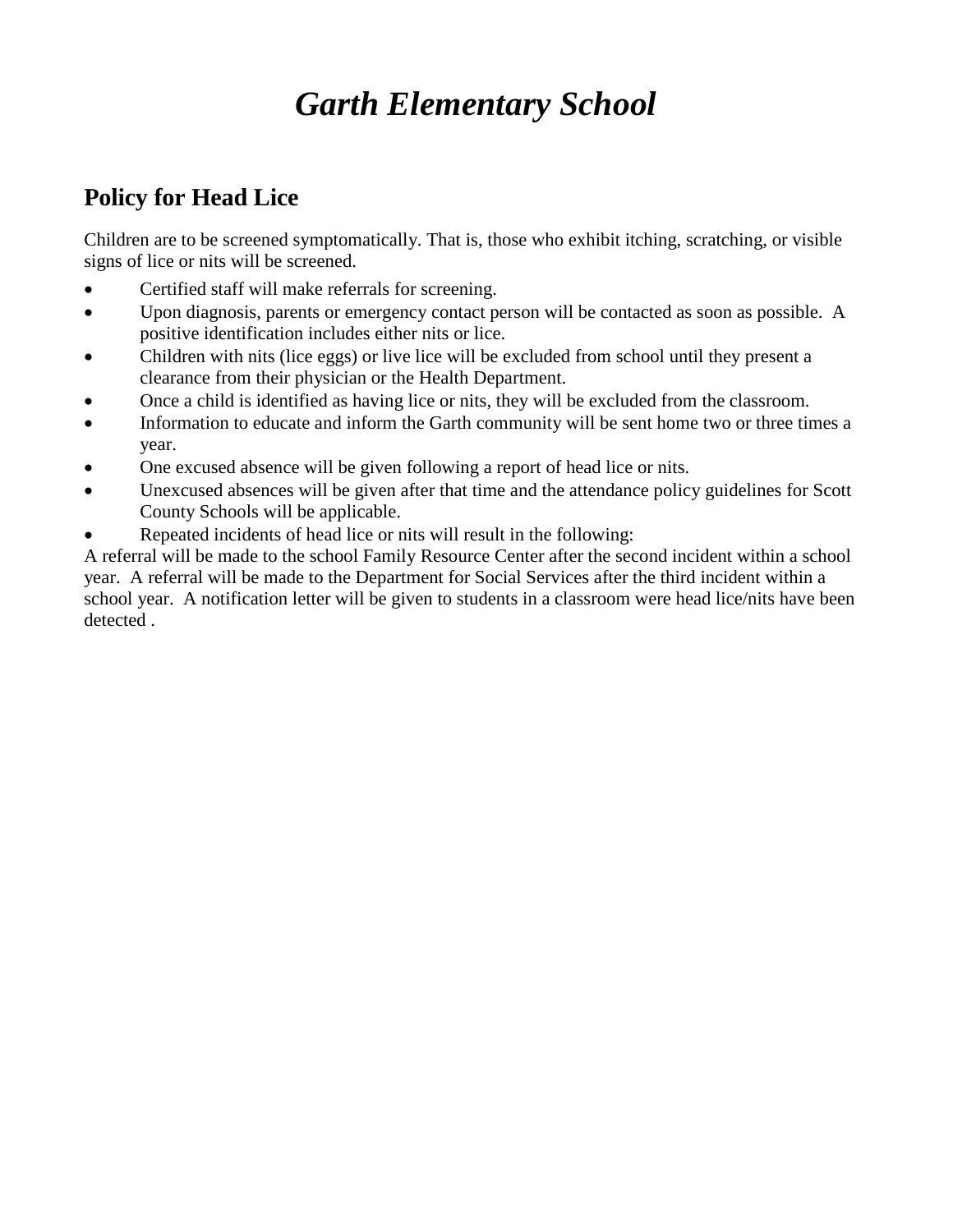## **Policy - Procedure for Instructional Practices**

Planning and resolution of issues regarding instructional practices will be under the direction of the principal and Program Committee. New programs or significant changes in instructional practices will be discussed with the council prior to implementation.

### **Curriculum:**

- 1. Strong school-wide focus on basic and advanced skill instruction:
	- Primary skills books
	- Early literacy / guided reading
	- PASS Test
	- Accelerated Reader
	- Modeled Writing for primary classrooms
	- Math series
	- Quest math techniques incorporated
	- Technology should be integrated within all grade levels  $(K-5)$
	- All grade levels (K-5) have access to home reading materials from the media center
- 2. School curriculum aligned with Kentucky's Curriculum Framework both horizontally and vertically.
	- Curriculum grids dated and content taught and assessed.
	- Units designed utilizing KY Core Content for Assessment, Program of Studies, and Schelechty's 10 Design Qualities.
	- Curriculum documents revised on a yearly basis.
	- WOW
- 3. School-wide initiatives promote writing literacy.
	- Staff members serve as writing portfolio pals to students.
	- Release time provided for fourth grade teachers to conference with students in the spring.
	- Preliminary scoring conducted in early spring.
	- Fourth grade portfolio night to encourage student progress.
	- Modeled writing program implemented in primary classrooms. (Train the Trainer concept)
	- Writing folders maintained and passed on throughout the primary grades.
	- Graphic organizers utilized for writing on-demand at all grade levels.
- 4. Principals and staff developer collaborate with classroom teachers to teach open-response questions.
	- Students assessed on a regular basis using open-response questions.
	- Students rework open-response answers until proficiency is attained.
	- Assessments contain cued and un-cued open-response questions.
	- Students utilize the three-column method as an organizational tool.
- 5. Testing scrimmage analysis meetings conducted two times per year.
	- Fourth and fifth grade students participate in a CATS simulation two times per year.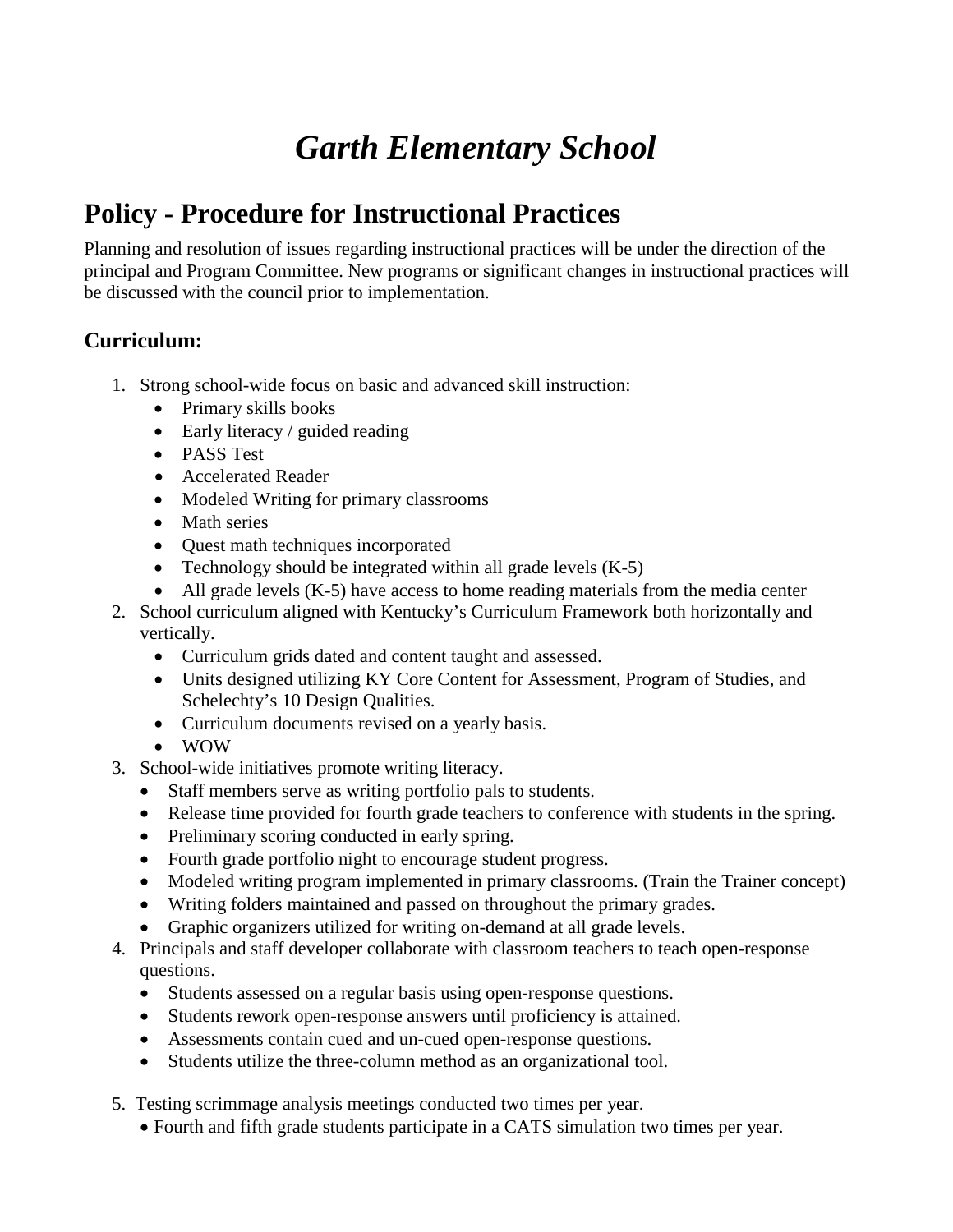- Third grade students participate in PASS simulation test three times per year.
- All Garth staff members analyze test scores in after school meetings.
- All Garth staff members develop strategy and implementation plans for instructional improvement.
- 6. Each teacher will use academic social behavior outcome sheets to plan for student success in each grade level.*\*Academic and Social Behavior sheets are attached.*

### **Procedure for Special Programs:**

Site base Council recognizes that these programs are an integral component of our curriculum**.** Selection of extracurricular programs and determination of policies relating to student participation based on academic qualifications and attendance requirements, program evaluation, and supervision will be under the direction of the principal.

- Garth functions as a Title One school including reading recovery for first grade students.
- Gifted programs are available for third, fourth, and fifth grade students.
- Garth Singers
- Garth Academic Team
- National Geography Bee
- Extended School Services (ESS)
- Enrichment Camp
- Summer school program
- Peer Mediation Program
- DARE
- $\bullet$  4H
- Junior Achievement
- Partnership with Education
- Big Brothers/ Big Sisters
- Georgetown College Teacher Assistant program
- First grade Spanish education
- Book It Program
- Friendship Store
- Fifth Grade Trip
- **Migrant Workers**
- ESL
- STLP
- **•** Yearbook
- Recognition program testing results
- Grant for Arts & Humanities program (guest performers/artist)
- Art Sense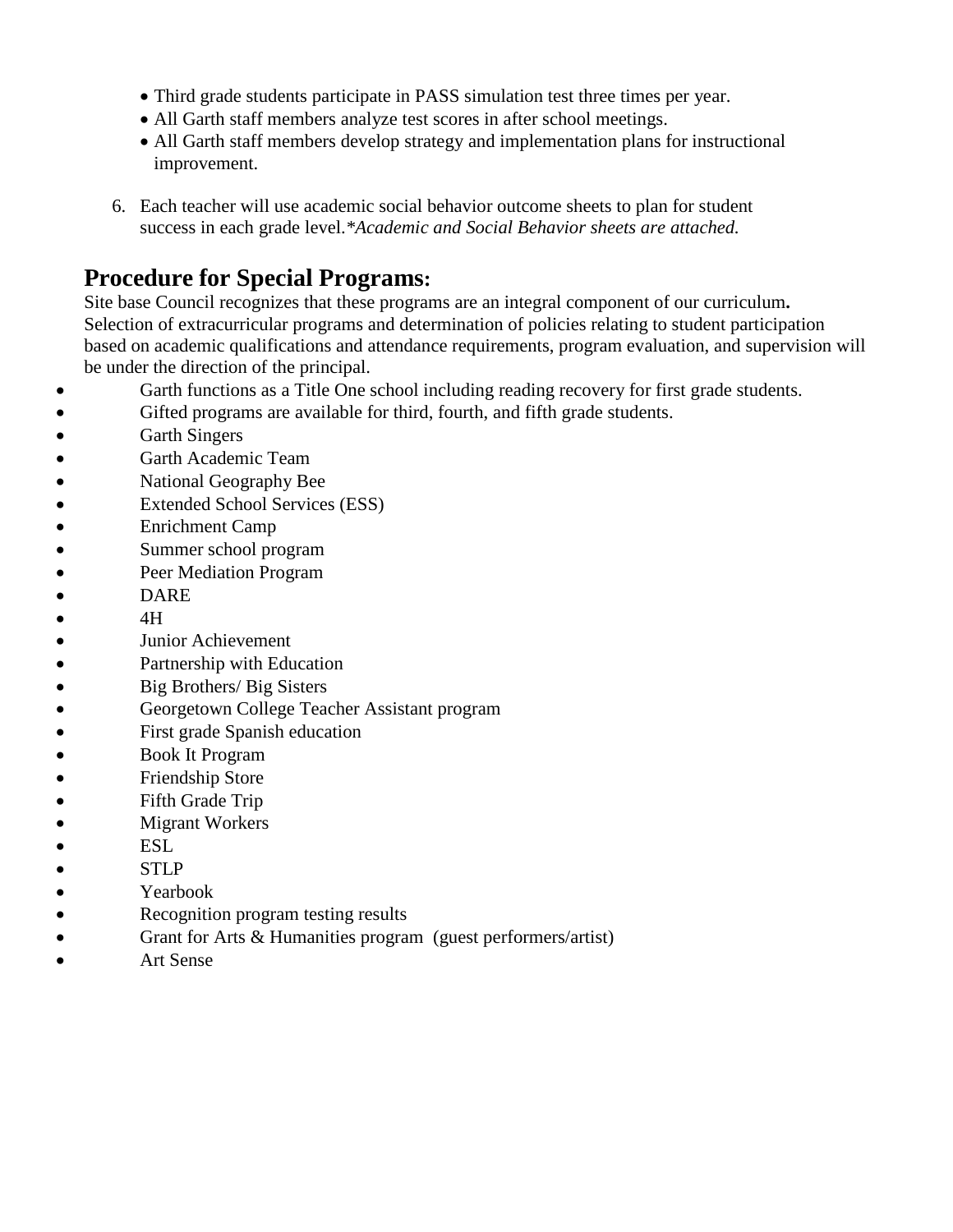### **Procedure for Parent Involvement:**

Site Base Council recognizes parent involvement as a vital support for daily curriculum. All parents are welcome to participate after receiving volunteer training (volunteer training is brief and free). Lunch is provided for any parent who volunteers for a whole day.

- Free lunch to parents that volunteer all day long
- Free volunteer training program
- Monthly PTO program
- Family Resource Center
- Open House
- Show What You Know Fair
- Arts and Humanities Day
- Grandparents Day
- Field Day
- Carnival
- Santa's Workshop
- Teacher Appreciation Day
- Home Room Parent Program
- Summer Reading Program (tickets for books read/chapters read)
- Weekly Newsletter and progress reports
- Agenda books purchased for fourth and fifth graders
- Parent workshops
- Site Base Program
- Health/Career Fair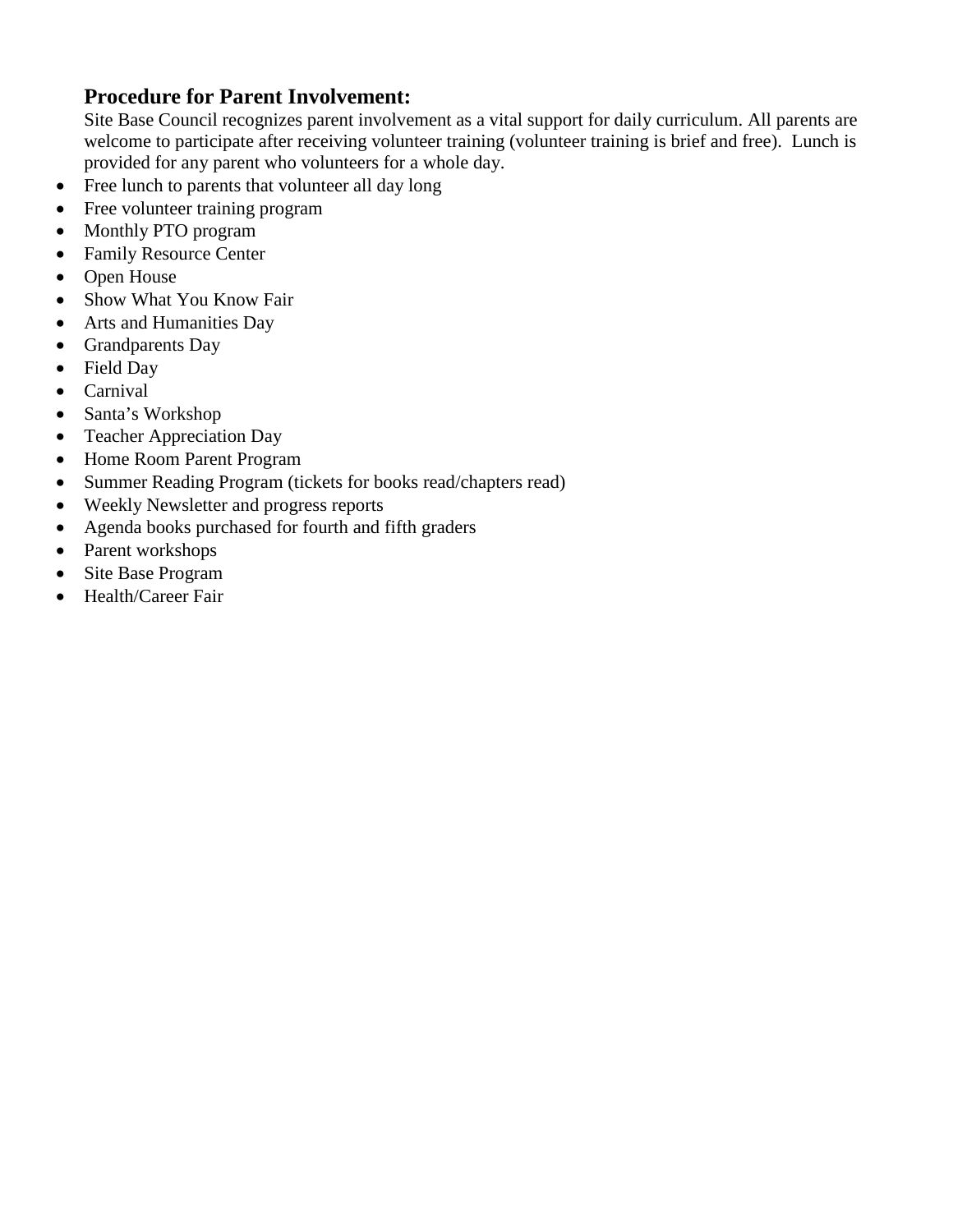## **Policy for Homework**

Homework is an extension of the school day. This work will vary from student to student and will reinforce a skill in which a child has previously received instruction. Nightly reading is considered an important component of our daily curriculum. In addition to practice for students, homework gives parents the opportunity to monitor progress. Parents should assist by providing a quiet comfortable space for the student to work. **Homework is not an option**. Parental support is crucial, especially during these years when students are developing their study skills.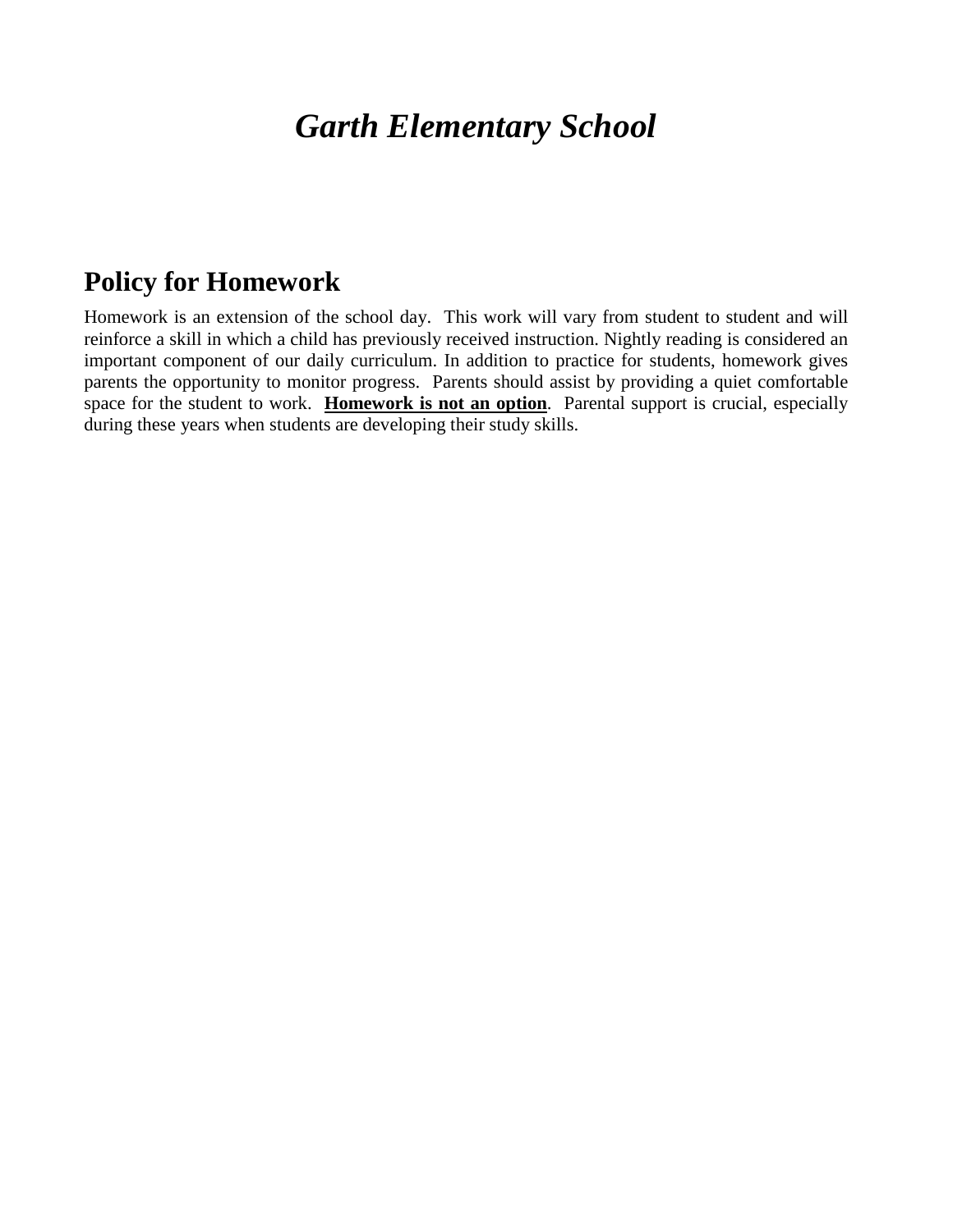## **Policy for Make-Up Work**

A child who misses school because of an excused absence will be allowed to do make-up work as long as a written note stating reason of absence is provided. This work, though important, cannot fully cover all discussion and activities that take place during the school day. To obtain make-up work, please send a note with a neighbor, brother or sister, etc. **at the beginning of the school day** to notify the teacher for the need of make-up work. Someone may pick-up work from the office or classroom teacher during the last 15 minutes of the day or after school. Your cooperation will ensure that classroom routines and student learning are not disrupted during the school day. **Any work missed without an excused absence will result in a grade of 0. Likewise, any work missed with an excused absence and not made-up by the student will result in a 0.**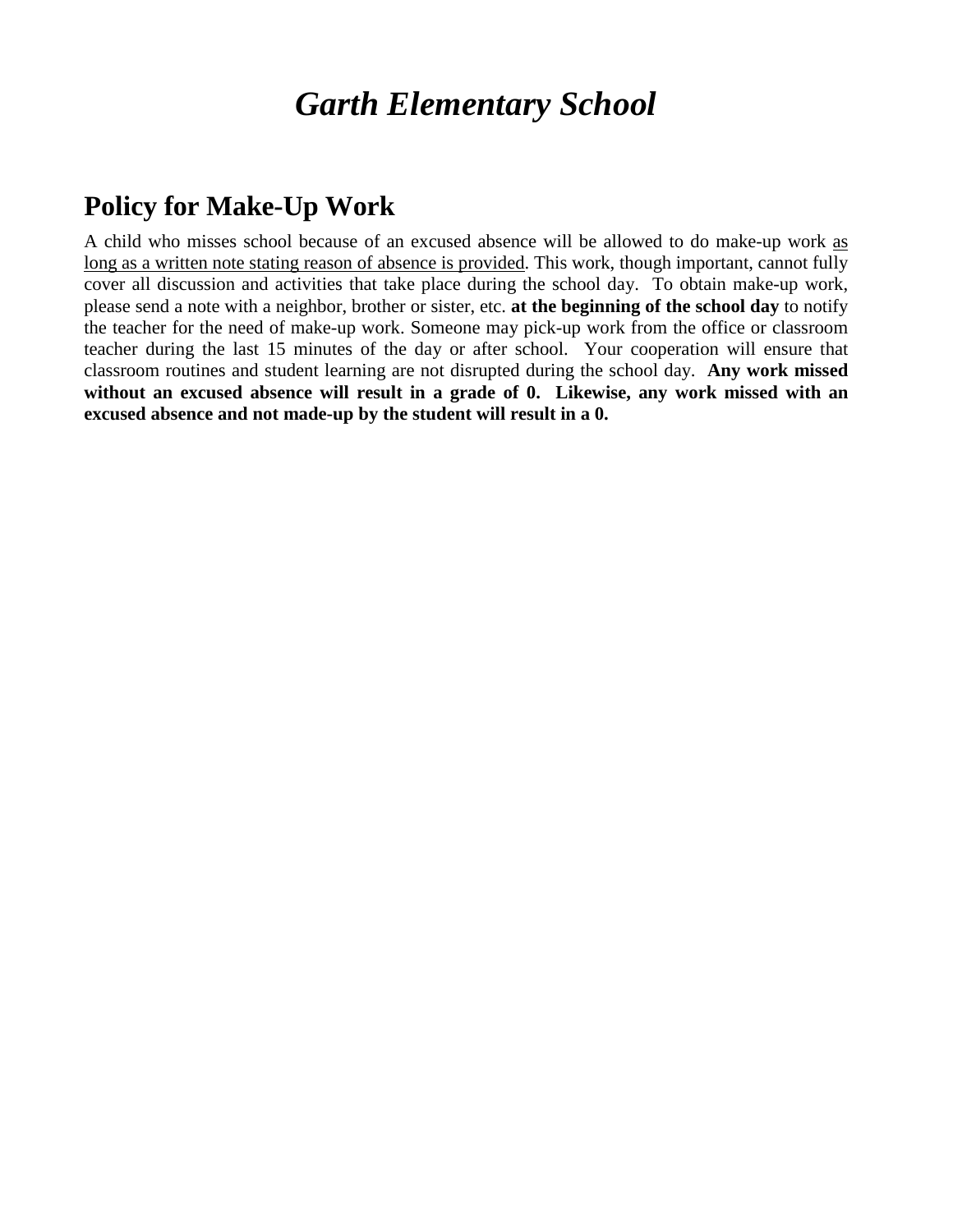## **Policy for Movie and Television**

- Movies and television programs shown during school time shall be related to the classroom curriculum and shall be appropriate for the age and developmental stage of the students to whom such movies and television programs are shown.
- Movies and television programs shown for pleasure must receive prior approval of the principal.
- Movies must be rated "G". If a teacher wants to show a movie with other than a "G" rating, approval of the principal and permission from parents shall be obtained prior to the showing. Alternative activities shall be planned for those students whose parents do not want them viewing the movie.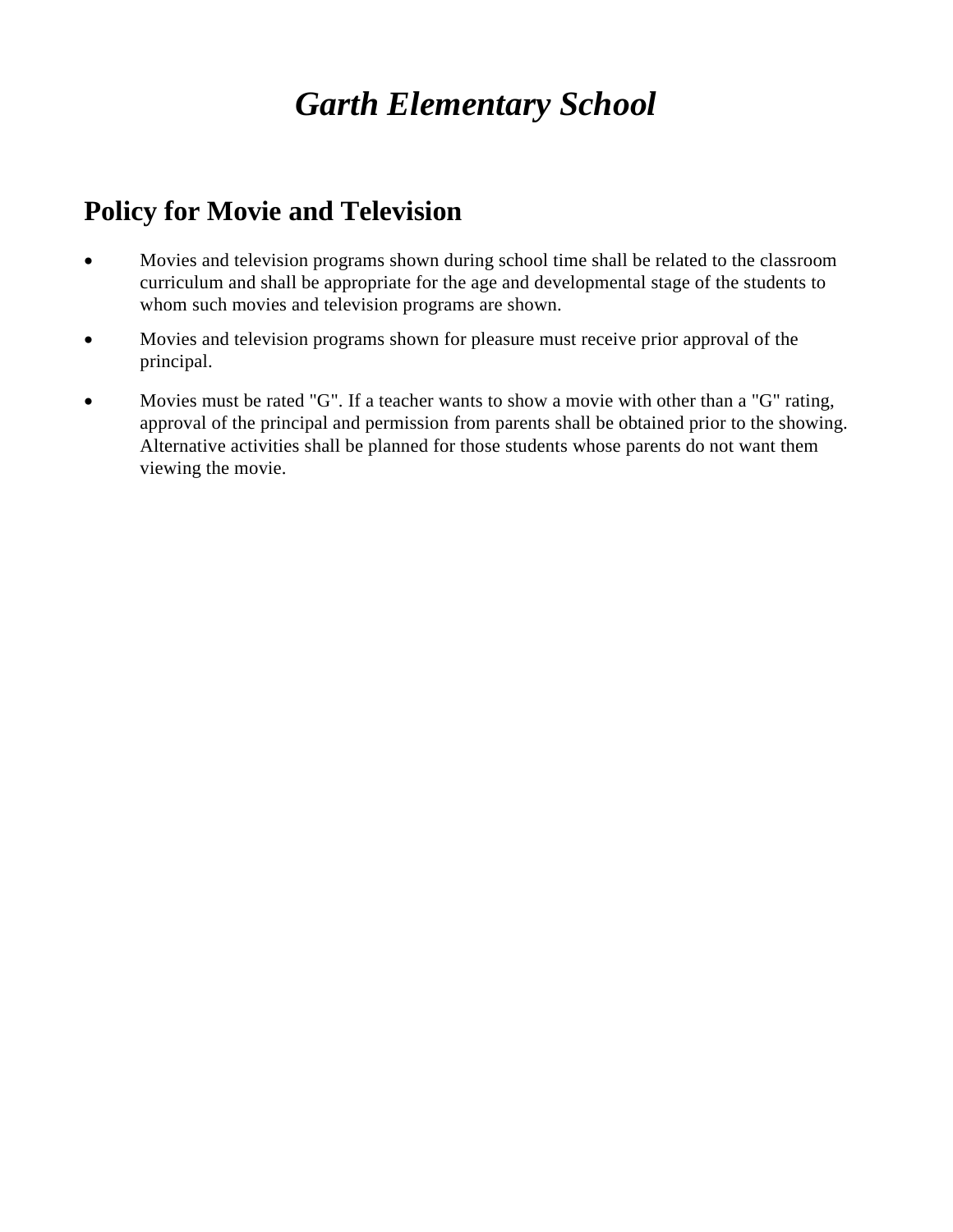## **Policy for Field Trips**

Field trips and/or extra curricular activities attended during school time shall be related to the classroom curriculum and shall be appropriate for the age and developmental level of the students for whom such field trips and/or activities are planned. All field trips and activities must receive prior approval of the principal in accordance with guidelines and/or policies. Any trip or activity asking students to pay for the cost (either partially or wholly) must be accompanied by a letter to parents explaining pertinent information including trip destination, location, date, time and cost of the trip per child. No child shall be excluded from a field trip or activity because of inability to pay for the cost of the trip and/or activity. Students identified according to federal, state or Scott County Schools guidelines as recipients of free lunch and approved for waiver of fees may contribute to the trip/activity but are not expected to pay.

Parents who do not want their child to participate in a field trip or extra curricular activity may ask the principal to excuse their child. A student's grade will not be adversely affected if a parent chooses not to allow their child to participate in the field trip or activity. An alternative activity may be substituted as deemed appropriate by certified staff and with consent of the principal.

Field trips are part of the curriculum and must relate to the area of study. Students are expected to attend. No student is denied the trip for inability to pay. Field trips should be an activity the child would not ordinarily have, may not exceed 10 school days, and should not overlap another grade level trip. Field trips and supplies may not exceed \$100 for the year except for  $5<sup>th</sup>$  grade trip. The school director will not give post approval for field trips.

### **Planning the trip**:

- Complete the Field Trip Consultation Form including instructional focus and cost. Teams should determine the number of chaperones riding the bus (the same for each class).
- Submit to principal for approval.
- Upon approval, a teacher or assistant may make arrangements.
- See bookkeeper at least two weeks in advance for transportation request if using Scott County buses.
- Board approval form is required if using private transportation.
- Complete lunch count on both forms. The cafeteria manager must have the lunch count two weeks prior to the trip.
- When bus request is approved have secretary put the trip on the master calendar.
- Send trip information and permission slips to parents at least two weeks in advance.
- When using a Scott County bus, only chaperones may ride the bus. Younger siblings or students that do not attend Garth may not ride the bus.

### **Day of the trip:**

- All students must have a written permission slip. **NO SLIP - NO TRIP**! **Phone calls are not acceptable**.
- Office personnel will notify the class when the bus arrives.
- Provide the bus driver with a list of students on the bus. Include each student's address and phone number.
- Leave trip itinerary and class roster with the location of all students in the office.
- Have a roster for each bus in use.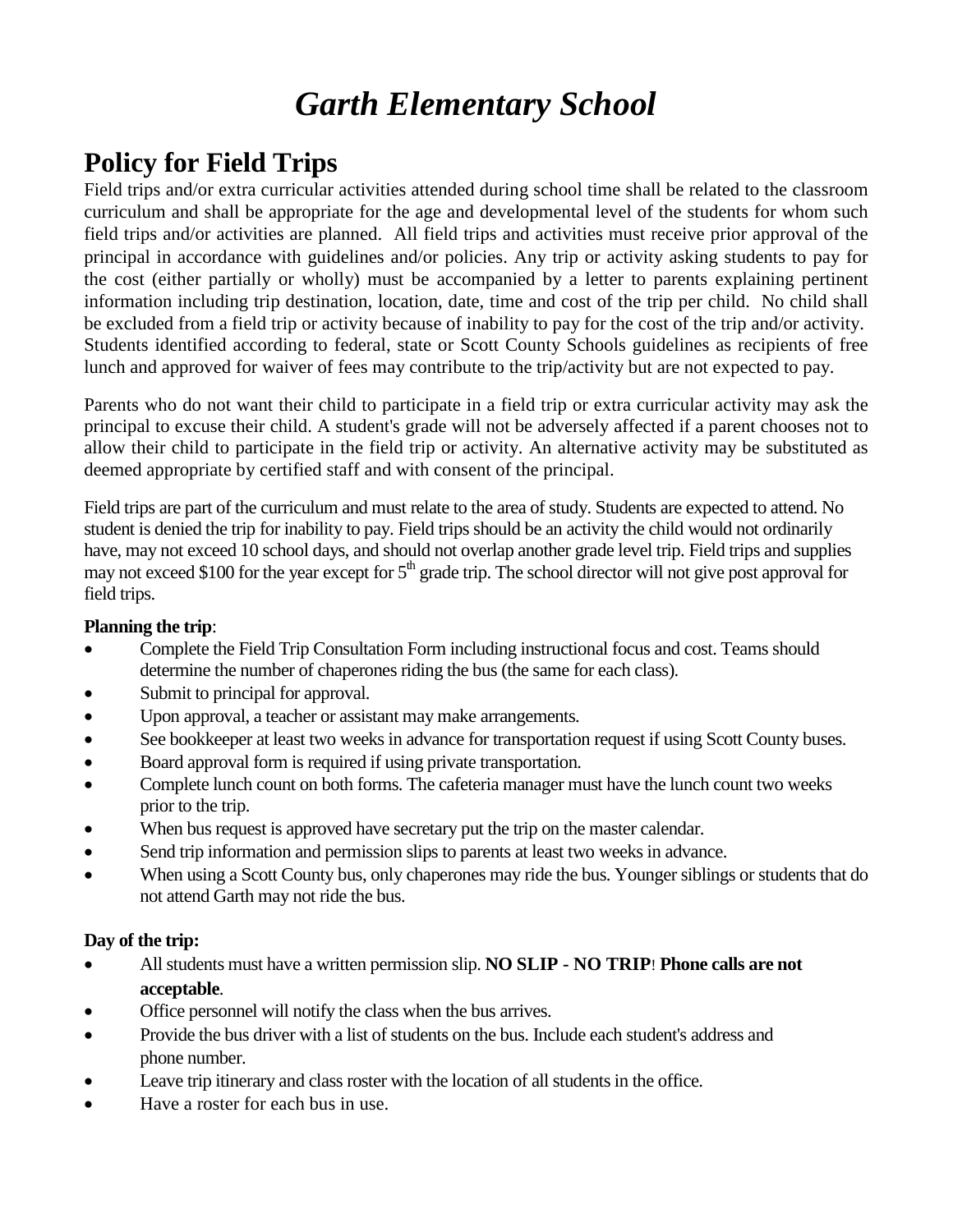## **Garth School Teacher – Principal Consultation Form for Field Trips**

Please use a separate form for each field trip request.

| 1.       | Name of teacher:                                                                                                                                                                                                                                                                                                                                                                             |
|----------|----------------------------------------------------------------------------------------------------------------------------------------------------------------------------------------------------------------------------------------------------------------------------------------------------------------------------------------------------------------------------------------------|
| 2.<br>3. | Classes involved in the trip_<br><u> 1989 - Johann Harry Barn, mars ar breithinn ar breithinn ar breithinn ar breithinn ar breithinn ar breithinn </u><br>This trip is (check all items that apply)<br>Local, requiring no transportation<br>the control of the control of the<br>Local, requiring school bus transportation<br>Extended 50+ mile<br><u> 1980 - Johann Barbara, martin a</u> |
| 4.       |                                                                                                                                                                                                                                                                                                                                                                                              |
| 5.<br>6. | Date of the Trip:<br>(If within 2 weeks of the ending of school year, see principal before proceeding further)<br>Purpose of trip: Attach Core Content and how it will be taught.                                                                                                                                                                                                            |
| 7.       | Estimated return time:<br><u> 1989 - Johann Harry Harry Harry Harry Harry Harry Harry Harry Harry Harry Harry Harry Harry Harry Harry Harry</u>                                                                                                                                                                                                                                              |
| 8.       | Will students be excluded from this trip?<br>Yes<br>N <sub>o</sub><br>Reason: experience and the contract of the contract of the contract of the contract of the contract of the contract of the contract of the contract of the contract of the contract of the contract of the contract of the con                                                                                         |
| 9.       | Number of Students<br>Number of Adults                                                                                                                                                                                                                                                                                                                                                       |
| 10.      | Date: 2008                                                                                                                                                                                                                                                                                                                                                                                   |
|          | <b>Principal's Section</b>                                                                                                                                                                                                                                                                                                                                                                   |
|          | Approved, proceed with trip preparation.                                                                                                                                                                                                                                                                                                                                                     |
|          | Approved with these revisions:                                                                                                                                                                                                                                                                                                                                                               |
|          | Disapproved for the following reason(s):<br><u> 2008 - Jan James James James James James James James James James James James James James James James James J</u>                                                                                                                                                                                                                             |
|          | Principal's Signature                                                                                                                                                                                                                                                                                                                                                                        |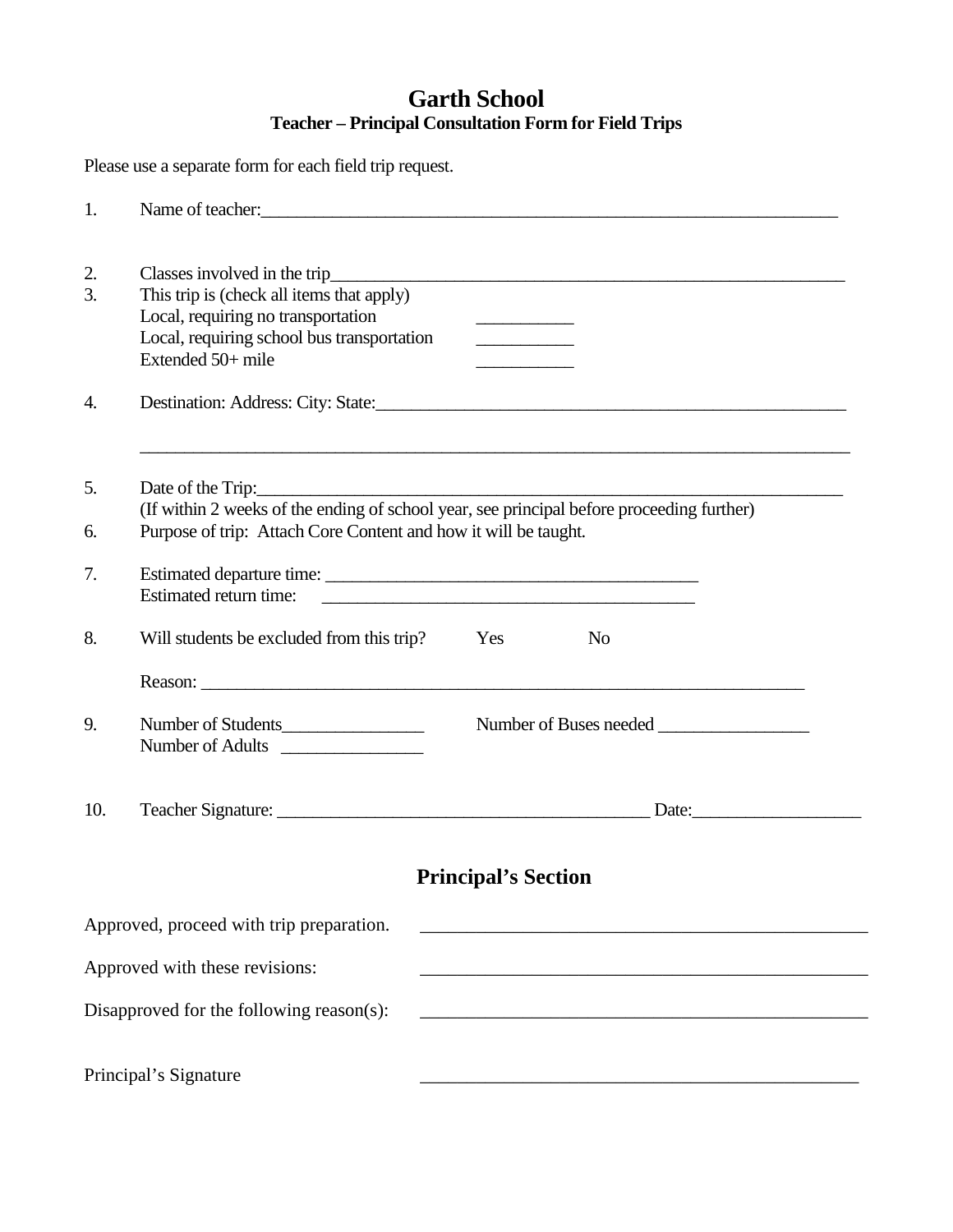## **Policy for Acceptable Use of Electronic Resources (E-mail / Internet)**

Scott County Schools supports the rights of students, employees, and community members to have reasonable access to various information and formats, and believes it is incumbent upon students, employees, and community members to use this privilege in an appropriate and responsible way. Specific guidelines for using electronic resources will be shared with students and parents. Students and parents must sign acceptable use policies. Violation of these guidelines may result in the loss of electronic privileges.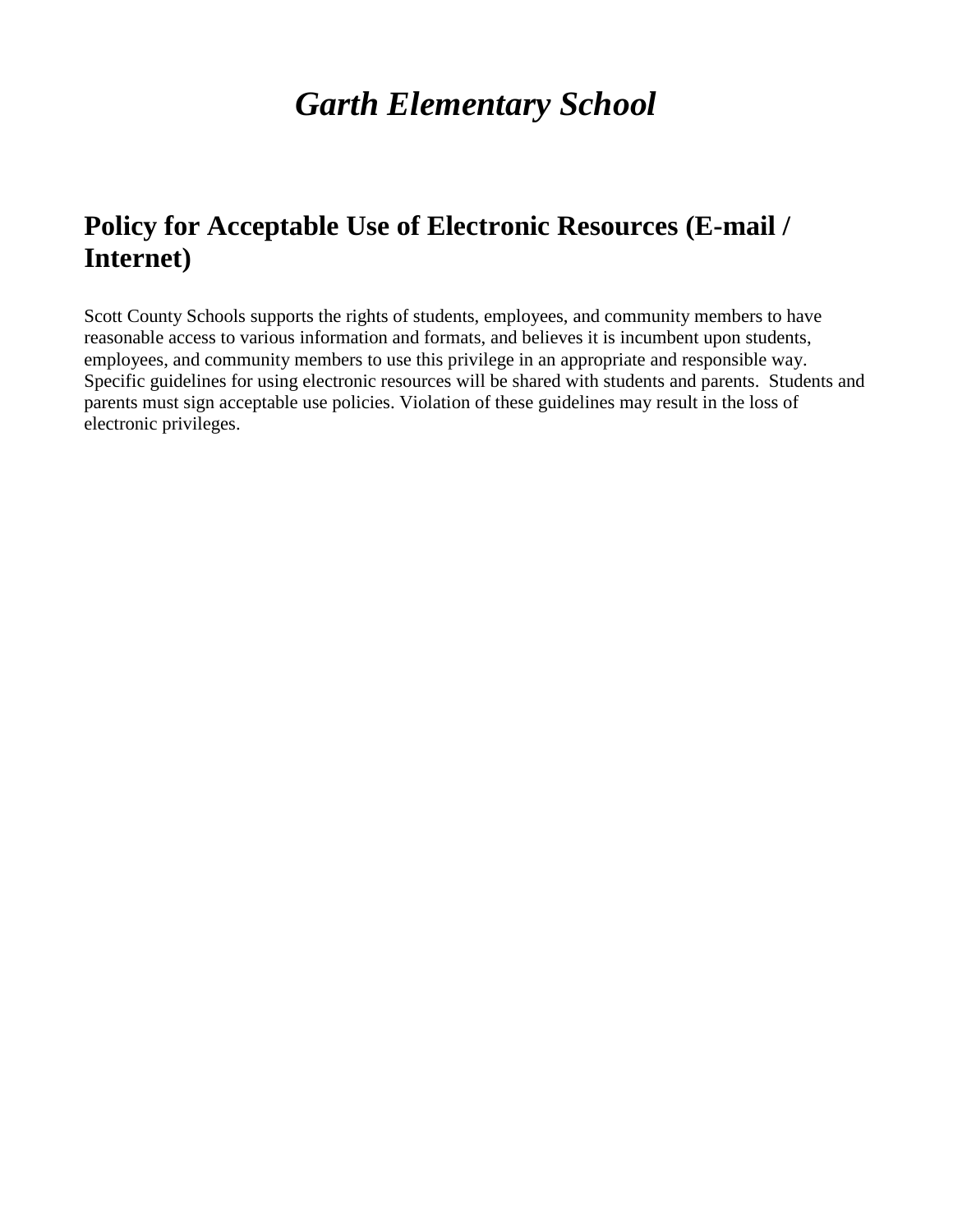## **Policy for Retention**

The faculty and staff at Garth have worked together to design outcomes for each grade/primary level based upon national standards in each content area, Kentucky's Program of Studies, and Core Content for Assessment. This helps to ensure that each child has the foundation necessary for moving on to the next level. Each grade/primary level has a document outlining the minimum criteria that must be met by each child before advancing to the next level or grade. This document, along with the student's progress toward meeting the expectations, will be shared with parents by the child's teacher. Primary students who by mid-January are in danger of not meeting expectations will be "red flagged." Teachers will then meet with parents to determine what steps to take in order for the child to able to successfully move on to the next level. Retention may be required.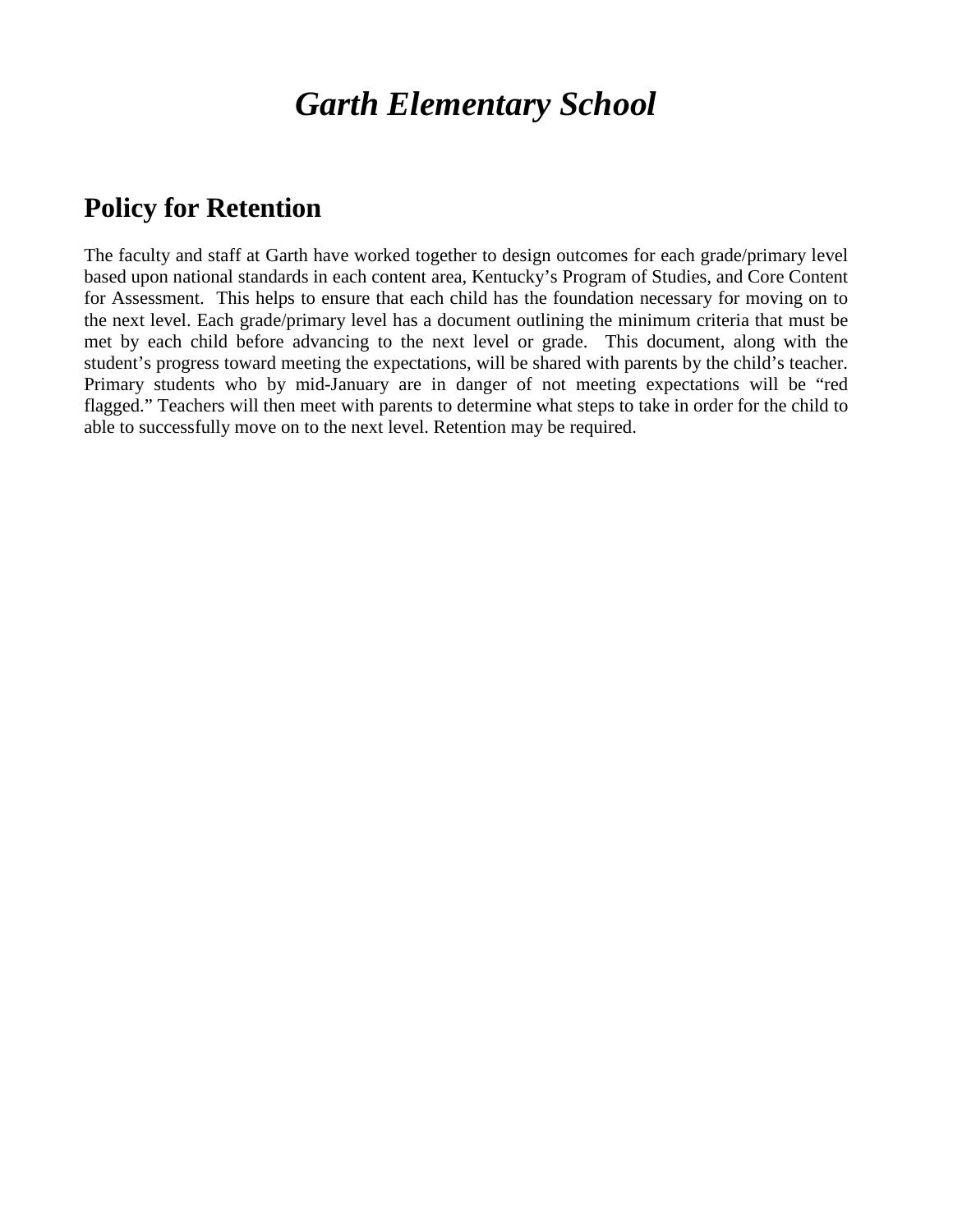## **Policy for Medication/Administration**

On entering the building, all medicines (prescription and/or over the counter) must be registered in the front office and stored in an appropriate location.

Students requiring medication during the school day should bring the following:

- Medicine in the original container including student's name, name of the medication, dosage, and physician's name.
- Permission slip from guardian including student's name, name of medication, dosage, time(s) to take medicine. Parents need to provided a list of potential side effects and any special instructions as needed.
- Parents should send a written notification to the child's teacher when child is taking any type of medicine (even if medicine isn't taken during the school day).

## **Procedure for Accident Reports**

In the event of an accident, or when a child must come to the teacher or office for first aid of any type, an accident report must be filled out by the supervising teacher. These reports are monitored. Students having excessive injuries may be asked to evaluate their recess behavior and make changes to reduce their at-risk behavior.

Parents will be notified of injuries at the discretion of school personnel with student input. Specific concerns or special needs for your child, communicate these to your child's teacher!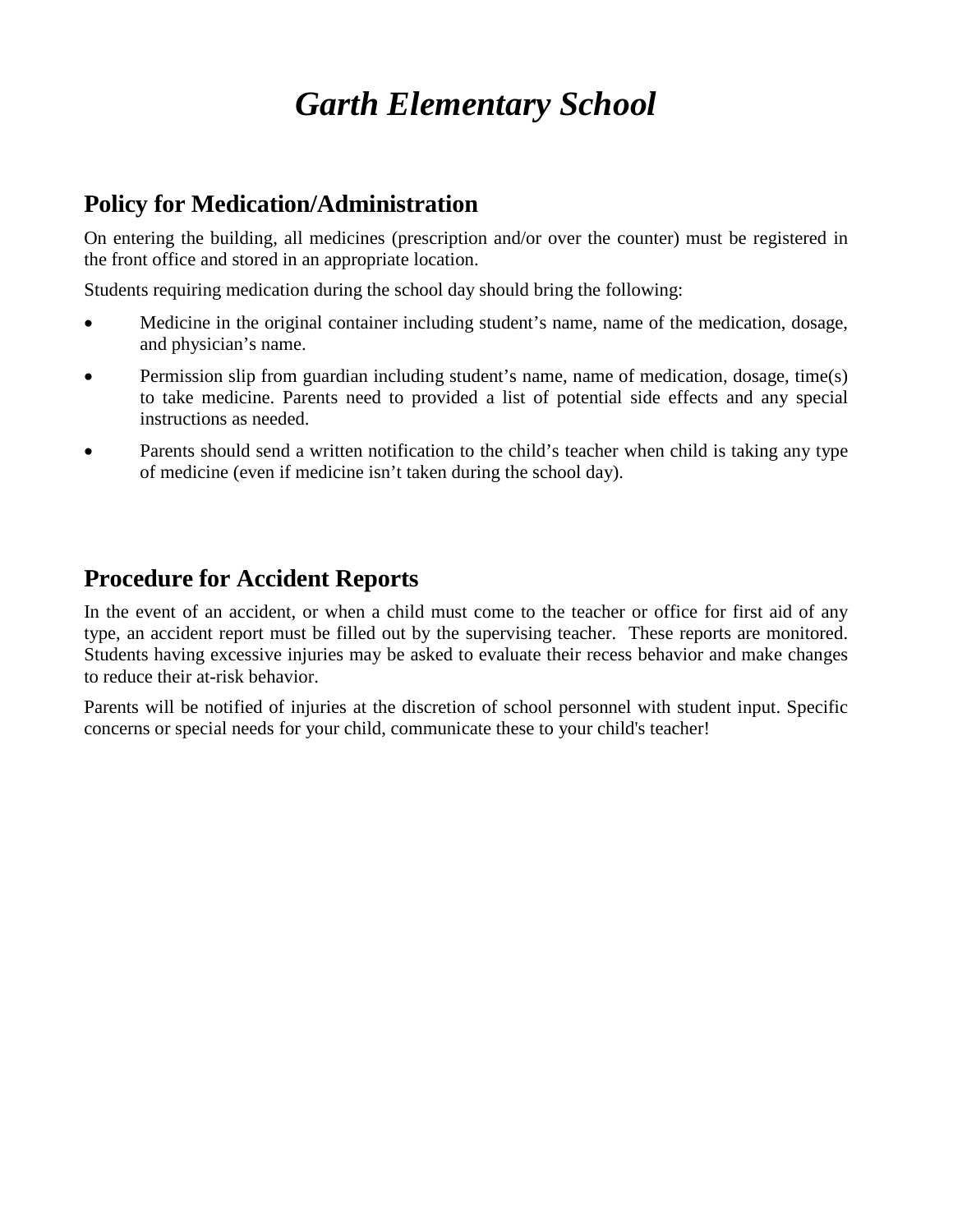## **Policy - Primary Program**

#### Primary Program

Garth primary program shall be defined as kindergarten through entrance into fourth grade.

#### Enrollment in the Primary Program

Children entering the primary program must be five  $(5)$  by October  $1<sup>St</sup>$  of a given year. Children progress through the primary program at their own rate. Most children will complete primary in four years. However, children have up to five years of primary to develop the necessary skills for success in fourth grade. Exceptions will be decided upon on an individual basis with teacher, parent and principal in agreement. The decision to have a child spend a fifth year in primary shall be at the school level based on standards set forth by the Kentucky Department of Education and the Scott County School district. The final decision will remain with the principal. The principal will base his/her decision on teacher recommendation, student progress reports and work samples.

#### Assignment of Staff to the Primary Program

Appropriately certified teachers will be assigned to the primary classrooms based on enrollment. Instructional aides will be assigned to assist primary teachers as follows: \*Kindergarten will receive instructional assistant of one per classroom for the entire day. Grades 1-3 will receive instructional assistant of one per 5 classroom ratio for the entire day.

Due to implementation of the Early Literacy Program (guided reading), Title I teachers, instructional assistants and staff will be assigned to work with first through third grade students on literacy skills. Special needs teachers will be assigned using the same scheduling as the rest of the school.

Art, Music, and Physical Education will be assigned using the same scheduling as the rest of the school.

### Organization of the Primary Program

The primary program shall be organized to ensure the continuous progress of each child enrolled. Children will be placed in a home base group and will be flexibly grouped for instruction according to their individual skill level. Children will work in the skills group or groups that best meet their individual needs. Communication between grade level teachers is essential to achieve this expectation. Parents may state a preference for placement by May  $15<sup>th</sup>$  of the preceding year the child begins at the first grade level. Teachers will prepare a balanced list of students for the next year. Final placement of students will be at the discretion of the principal after the current teachers meet with the principal and parent requests have been reviewed. Parent request will be honored when possible. The final placement of students shall take place by July  $30<sup>th</sup>$ . Special needs students will be placed in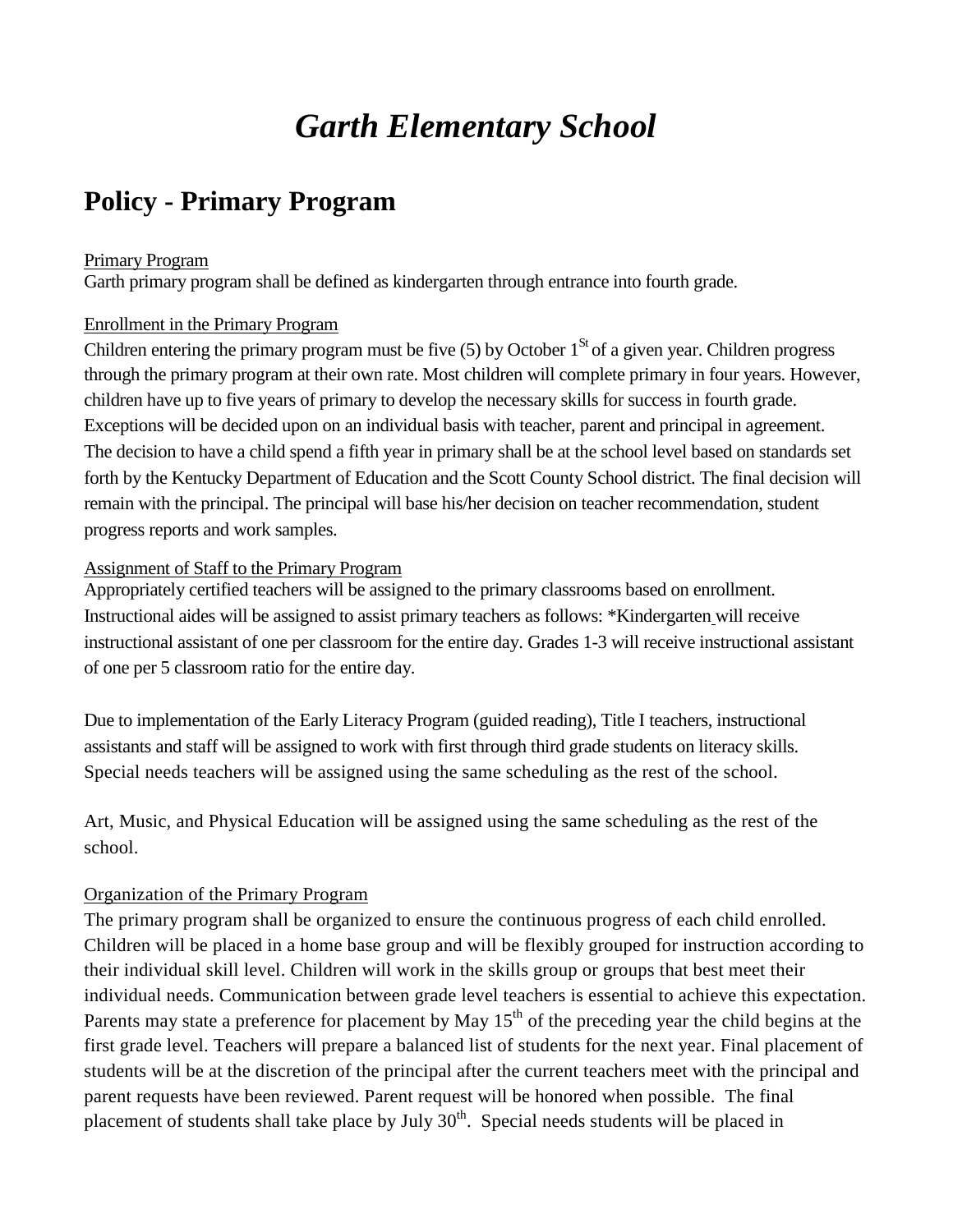mainstreamed groups with their peers. However, they will receive individualized help in a resource and/or collaboratively in the classroom as stated in the students Individualized Evaluation Plan (IEP) which is decided upon by the Admission and Release Committee (ARC). Multi-age / Multi-ability

All primary classrooms must spend some time in a multiage group. This time can include but is not limited to early literacy groups, buddy reading, special activities, culminating activities, cooperative learning groups and discovery learning. These activities will be reflected in planning time and lesson plans. Multi-age/multi-ability group grouping should not be greater than two years.

### Instruction/Curriculum

Teachers of primary-aged children will use a variety of instructional strategies that insure the successful progress of each child. These will include a mixture of whole group instruction and small flexible groups for direct instruction and skill development, as well as independent work. They will also use developmentally appropriate practices, which include an integrated curriculum, learning centers, process writing, discovery learning, writing across the curriculum, thematic units, guidance of social and emotional development, hands on activities and multi-sensory activities, balanced by teacher-directed and child-initiated activities and technology incorporated into classroom curriculum. Teachers will incorporate cooperative learning and discovery learning, when necessary, to ensure continuous progress.

Teachers will use a combination of reading text books and real literature with a strong emphasis on phonics, sight word recognition and comprehension for reading instruction. The writing process and basic grammar skills, as well as basic math skills and problem solving strategies will also be emphasized.

Professional teamwork and common planning time will be provided and set up by the Site Based Council.

All teachers will be provided with individual plan time in the master schedule during the school day. The whole primary staff, including special education, Title I and special area teachers will plan together at the beginning of each nine week grading period.

Garth Elementary school's curriculum is based upon the Kentucky Department of Education's Core Content. This curriculum is designed to:

- address appropriate age and developmental levels
- provide in-depth study of significant concepts
- integrate skills and processes that will prepare students to be self-sufficient, productive, and useful citizens with opportunities for application
- demonstrate the belief that all students can learn by offering a challenging curriculum and address a common academic core
- demand higher order thinking and problem-solving from all students
- address the learning needs of all students while maintaining high expectations
- coordinate what we teach with intermediate level in our district so that students do not end up with learning gaps or waste time repeating content they already mastered.

An annual review of state and district standards will be necessary to ensure appropriate alignment of the primary program at the local (school) level.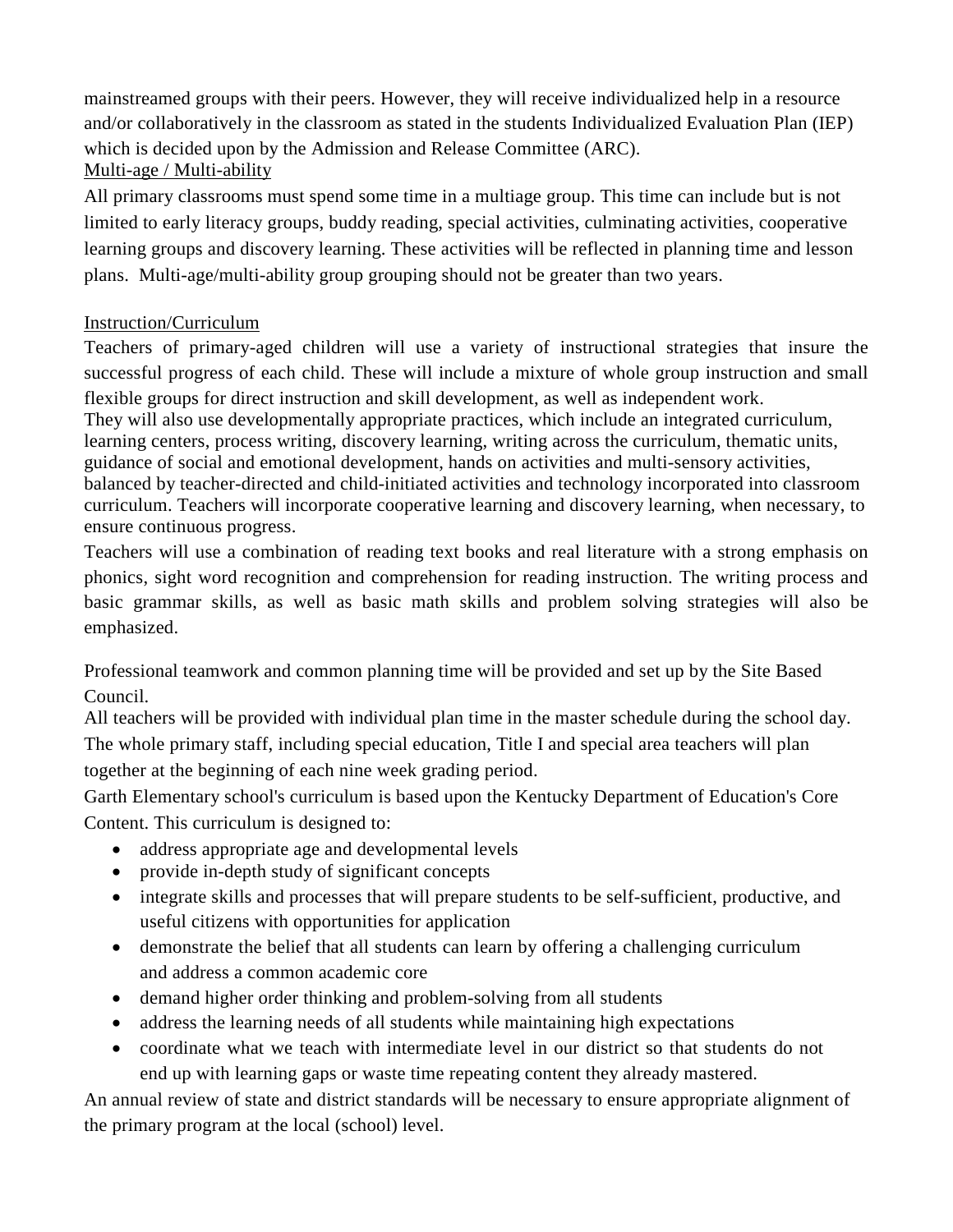### Assessment

Children will be assessed using the district and state guidelines. They will be assessed by other developmentally appropriate methods which may include but are not limited to teacher observation, anecdotal records, student products or performances, collections of student work sample and checklists. Teachers will also use teacher-made tests, commercially prepared tests, and tests that come with adopted texts to provide information on each child's progress. Student progress will be reported to parents each nine weeks with a district designed student report card. Each four and one half weeks parents and/or guardians will receive a progress report for students K-3. Reports to parents may include anecdotal records, teacher-made tests, and parent-teacher conferences, writing pieces and performance tasks. Each level of the primary program shall complete one open response per each nine weeks.

### Use of School Space

The principal along with the Council shall meet and discuss the appropriate arrangement of classrooms within the building. They will assign space use in a manner that will take each student's developmental needs into account, implement the Consolidated Plan, and maximize staff opportunities for sharing resources, mentoring and collaborating with teachers and students.

### Positive Parent Involvement

Teachers will actively seek ways to increase positive parent participation in primary classrooms. The school staff will involve parents in as many ways as possible to strengthen the connection between home and school in order to better support the student's learning. The Parent-Teacher Organization (PTO) will support this by initiating bi-monthly meetings with grade level performances to encourage parent involvement in school. The volunteer coordinator will provide flexible time for parents to be trained in the parent volunteer training process.

### Successful Completion of the Primary Program

KRS 158.6451 is a set of goals that exiting primary students must successfully complete in order to advanced to fourth grade. Successful completion of the primary program is on an individual student basis. In order to support this, teachers must have evidence of success. Examples include but are not limited to teacher observations, anecdotal records, student products/performances and evidence of student self-reflection or assessment.

The development of the exiting primary student shall be consistent with the performance expectations of fourth grade students. A school team, which includes the parent, will consider and recommend the appropriate early or delayed exit of any student in the primary program. The review process will take place at least thirty (30) days before such decisions take effect.

There are several learning goals of KRS 158.6451 that should be the focus of deciding if a student is eligible for exiting the primary program. Those learning goals are as follows:

- Student expresses himself /herself clearly and effectively in oral and written form.
- Student processes oral and written information as evidenced through listening and reading.
- Student demonstrates confidence in his/her ability to communicate.
- Student applies mathematical procedures to problem solving.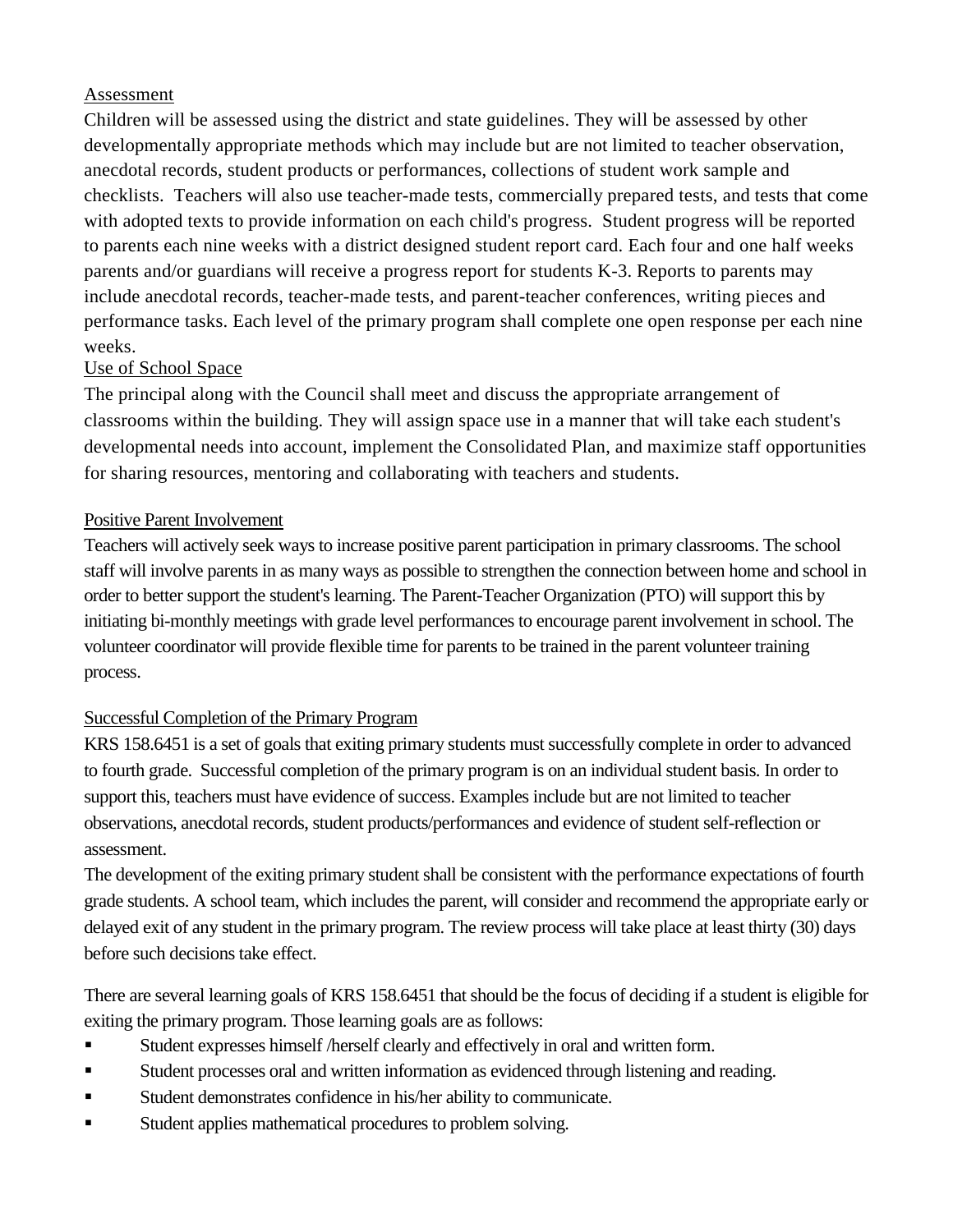- Student applies mathematical concepts including computation, measurement, estimation and geometry.
- Student collects, displays, and interprets data.
- Student demonstrates use of monetary value in an economic system
- Student demonstrates appropriate and relevant investigation skills to solve specific problems in real life situations.
- Student creatively expresses ideas and feelings.
- Student applies democratic principles in relationship with peers.
- Student identifies contributions of diverse individuals, groups and cultures
- Student demonstrates responsibility for personal belongings.
- Student displays self-control and self-discipline.
- Student accesses appropriate resources for learning in school, at home, and in the community.
- Student participates in group activities cooperatively.
- Student chooses appropriate processes and strategies to solve given problems.
- Student applies previously learned knowledge and concepts to new situations.

In order to determine if a student has accomplished the above criteria the teacher shall collect a variety of student work samples, complete observational checklists of academic, social and developmental progress and maintain anecdotal records.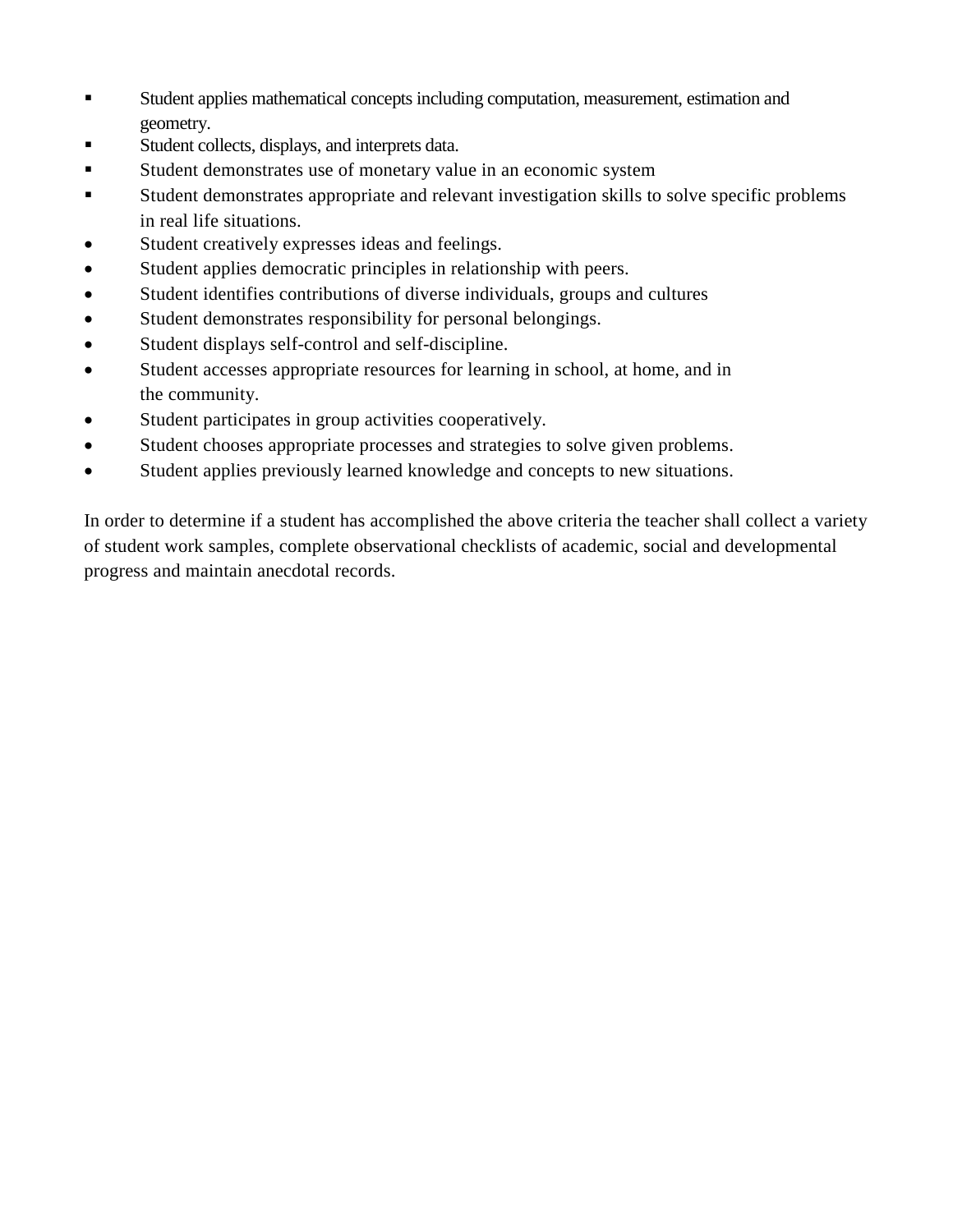## **Policy - Student Placement**

The principal, working in collaboration with classroom teachers, special education teachers, special area teachers, and the school counselor, will prepare assignments for the current students to classes for the following year by June 1.

Criteria to be used by the teachers and the principal in making students assignments for balanced diverse classrooms will be:

- Academic performance of the student
- Learning style of the student
- Student behavior and potential for interpersonal conflict
- Instructional needs of the student
- Gender
- Ethnicity
- Class size
- School schedule

Although parent requests for **specific teachers will not be permitted at this time**, parental input to the child's current teacher or the principal about specific educational reasons/specific needs/characteristics shall be considered. This parental input should be in writing addressed to the principal no later than May 18 of the current school year and include characteristics of the child and how the child learns best, plus the type of teacher characteristics needed for this child to learn best. However, the need for balance in each classroom shall have first priority.

Students enrolling in the summer will be assigned to a classroom based on information received from the sending school with respect to demographics outlined above.

Students enrolling during the school year, or those students enrolling in the summer about whom no information is received, will be placed in the appropriate class with the fewest number of students unless, in the principal's judgment, there are extenuating circumstances where such a placement would not be in the best interest of the child's education.

Submitting a concern is only one determining factor in placing a child. Thus, submitting a request DOES NOT guarantee a particular class assignment.

Student class lists and supply lists will be posted in the front hallway of the school two weeks prior to the beginning of school to be viewed by parents. After the school year has begun, any request for classroom placement change will be considered by all parties involved, with the final decision resting with the principal.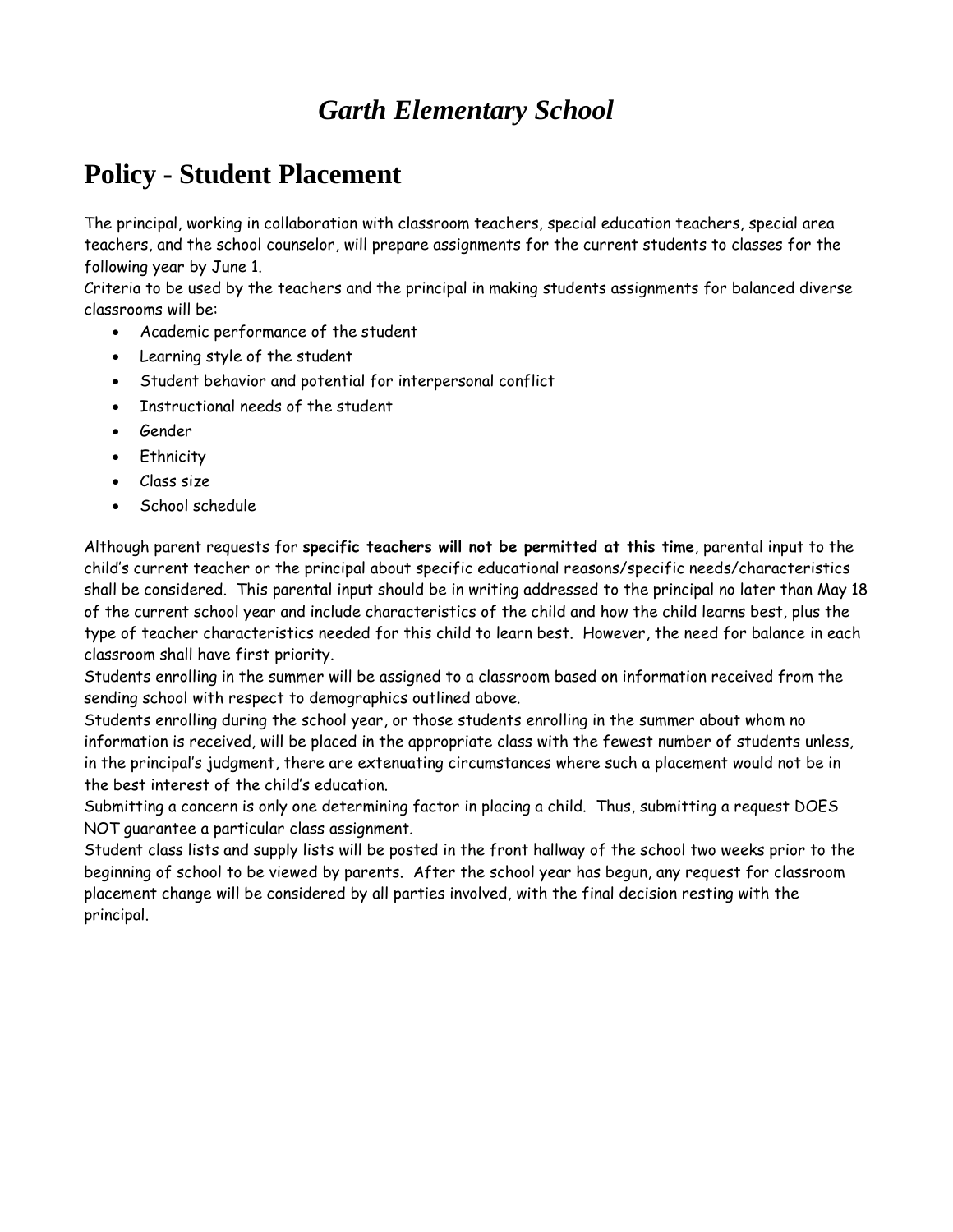## **Policy for Schedule**

Determination of the schedule of the school day and week, subject to the beginning and ending times of the school day and school calendar year as established by the local board, will be under the direction of the principal.

The school shall continue to operate with the schedule in place. A scheduling committee made up from the Program Committee will evaluate the schedule and make adjustments as necessary. A master schedule will be presented to the Council at the August meeting.

# *Garth Elementary School*

## **Policy for School Space**

Determination of use of school space during the school day will be under the direction of the principal. The principal shall determine the use of school space during the school day through consideration of the following factors:

- Federal, State, and Board policies, requirements, and restrictions
- Primary, grade level, and team groupings
- Adequate space and ventilation
- Curriculum needs

Any changes made will be discussed with the Council by the Principal. Classroom assignments shall be tentatively made prior to the closing of the school year. Staff members will be notified in writing prior to the opening of the school year if any space reassignments have been made.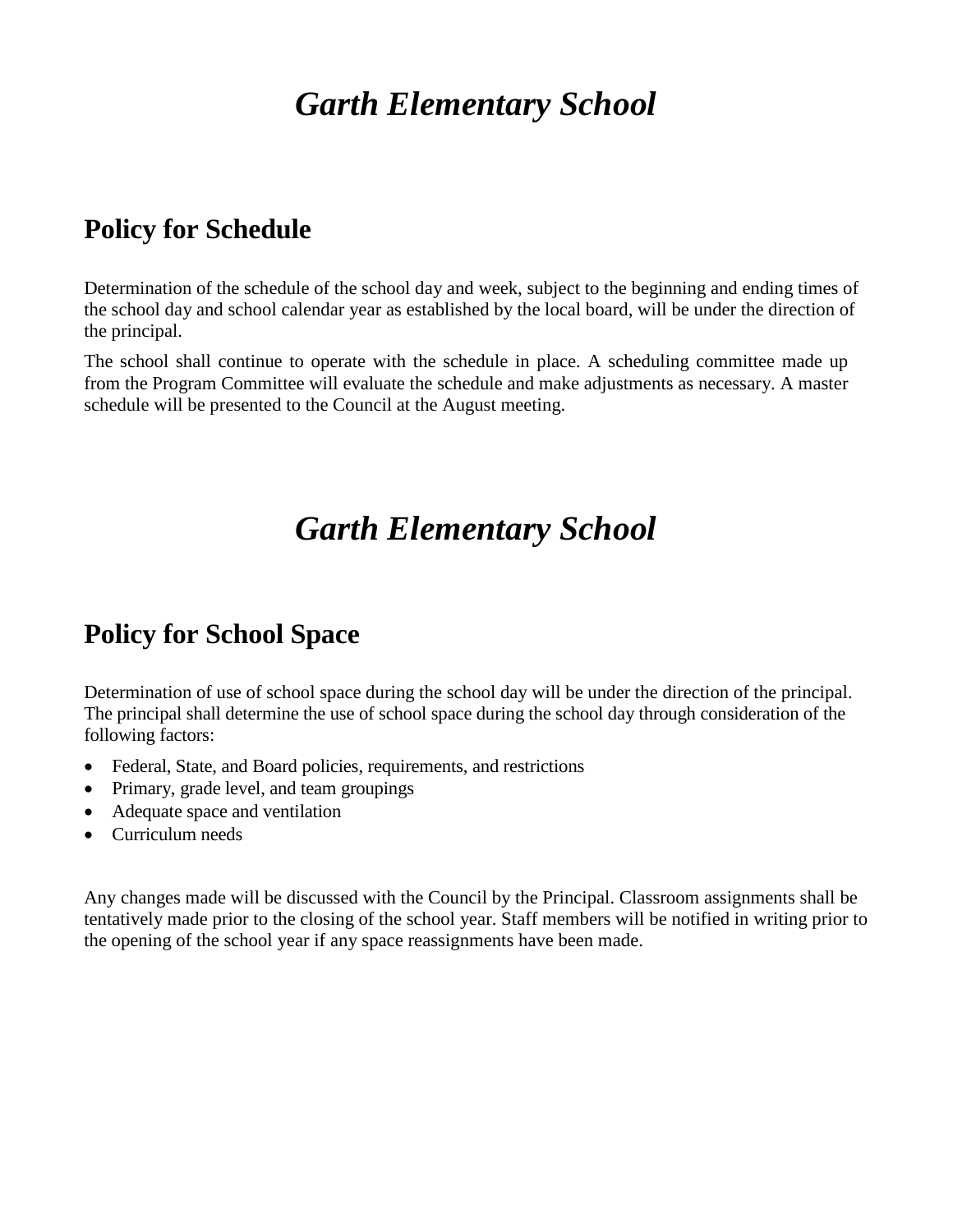## **Policy for Selection of Certified Staff**

Prior to any new position being created, the council will be involved and share in the decision making.

### *For purpose of this policy, "vacancy" means*

- a position that did not previously exist but which can now be funded
- a position previously held by an employee who has now left the school
- a position held by an employee who has made a written statement that he or she will leave the school.

### **Work of the Principal or Designee**

The principal may appoint an Ad Hoc Committee of no more than 5 previously appointed people, including the principal and one site-base council member to assist in the following:

- Start reviewing all application and references received from the Superintendent, with in 10 days of the posting of the position
- Develop a list of questions to be asked to each applicant and a set of criteria for a strong candidate.
- Request additional applications from the superintendent if necessary.
- Select applicants and interview them.

### **Council Consultation-**

The Council shall go into closed session for one or more of the following:

- The Council may direct the principal to look for specific qualifications
- Hear the principal's report on the merits of the applications received.
- Allow general discussion among Council members about the applicants.
- Provide any additional input requested by the principal.

### **Selection by Principal**

- After consultation from the Council, the principal shall select the person he or she believes will contribute most to the success of the school's students and notify the superintendent of his of her choice.
- The superintendent shall complete the hiring process.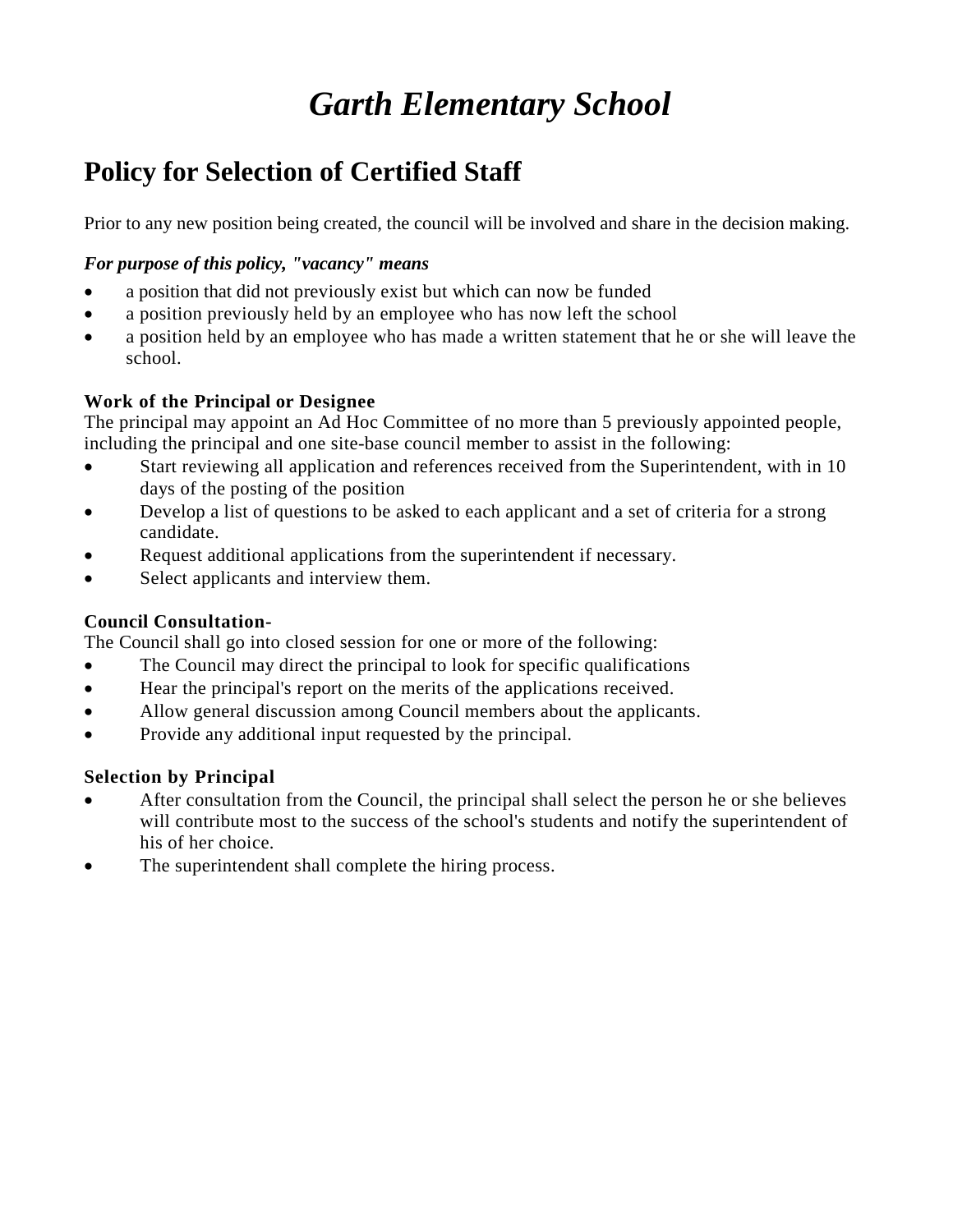## **Policy of Employment of Principal**

The school council shall select the new principal from among those persons recommended by the local Superintendent. Personnel decisions made at the school level shall be binding on the Superintendent who completes the hiring process. The Superintendent shall provide additional applicants upon request. The Superintendent shall appoint a person to chair council meetings (in the absence of a vice-chair) in the selection of a new principal.

### **Definition**

Vacancy: a vacancy is created in the position of Principal by the resignation, removal, transfer, or death of the current Principal and the Superintendent declares a vacancy.

### **Notification**

The council will notify the Superintendent of its intent to interview and select a Principal.

### **Interview Committee**

The interview committee shall consist of the SBDM Council, excluding the Principal and any member of the Council who may be a candidate, from which a staff member or parent member shall be selected to chair the committee.

### **Council Actions**

- The Council shall select a chairperson for the interview committee.
- The Council will review the bylaws and Robert's Rules of Order to determine the procedures to be followed.
- The Council shall develop criteria for the selection of a Principal after consulting with the faculty and parents.
- The Council shall request from the Superintendent a list of candidates to be interviewed.
- The Council shall conduct the interviews with the candidates who are initially recommended by the Superintendent.
- The Council may ask the Superintendent for additional candidates from the available pool or to advertise the position again.
- The Council shall notify the Superintendent of its decision.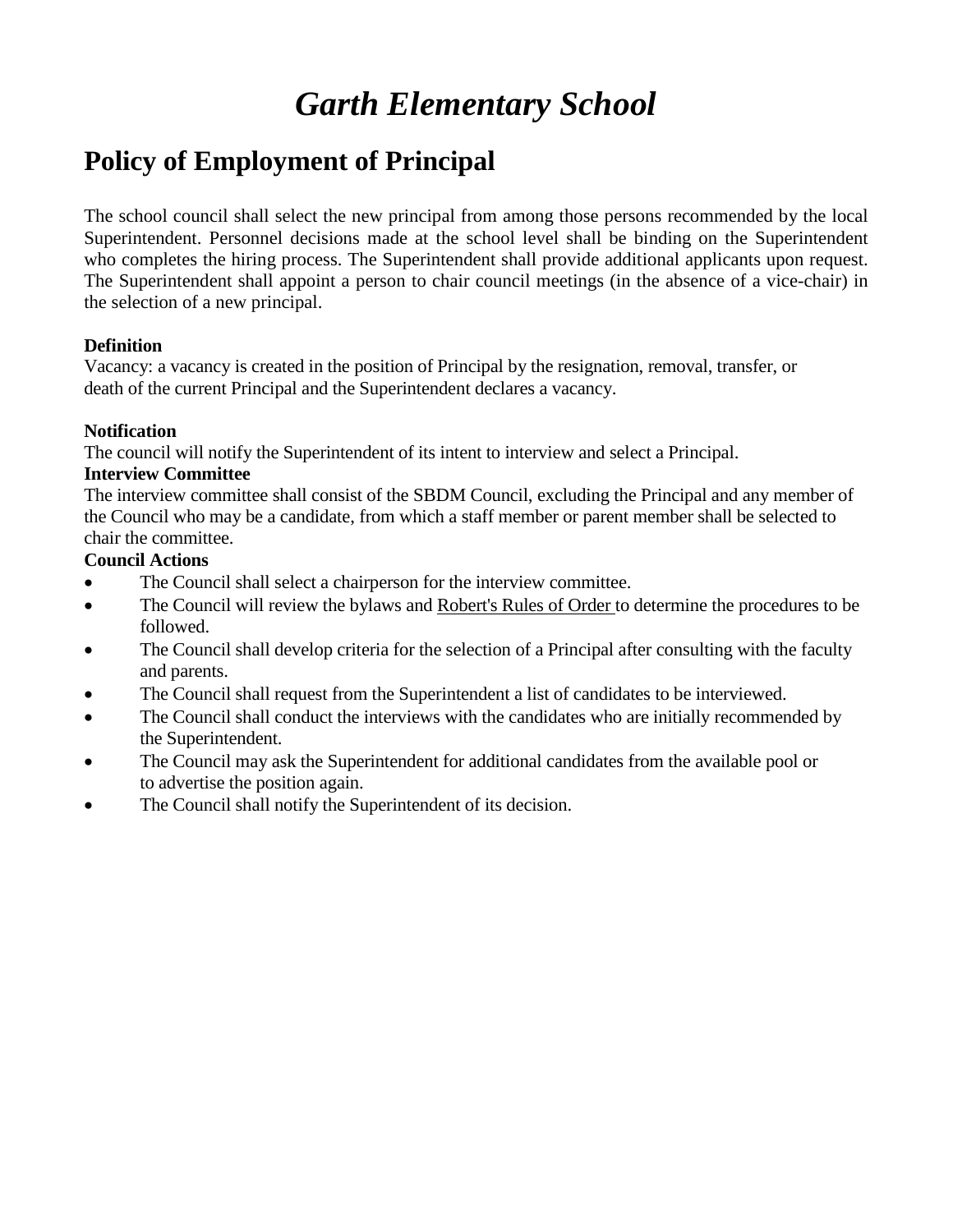## **Policy for Staff Development**

The principal is the key component of ongoing staff development. When possible a Curriculum Director should be staffed for this position. Responsibilities include:

- Modeling lessons
- Developing lessons
- Writing grants
- Providing staff development
- Locating materials
- Working with gifted students

Team Curriculum Analysis meetings conducted several times throughout the school year.

- Meetings are to be held during the school day
- Mandatory team planning to take place at least once per week.
- Cover outcome and all core content areas
- Develop units and develop format to be kept year to year
- Release time provided with professional development funds
- Provide follow-up to analysis meetings by working with teachers as determined by individual needs

All staff development should be found in the consolidation plan or personal growth plan.